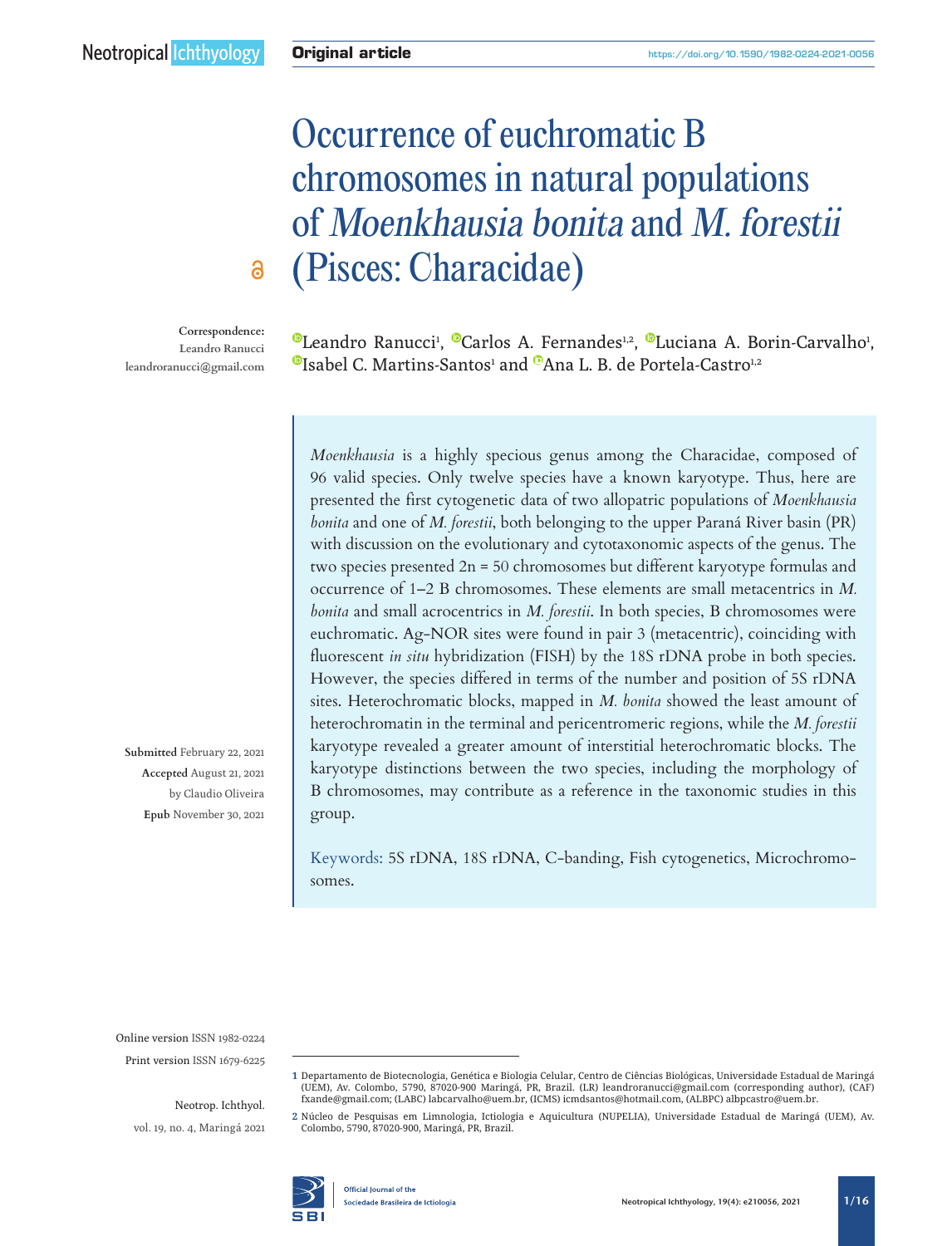*Moenkhausia* é um gênero altamente especioso dentre os Characidae, composto por 96 espécies válidas, mas apenas doze espécies têm seus cariótipos conhecidos. Portanto, são apresentados aqui os primeiros dados citogenéticos de duas populações alopátricas de *Moenkhausia bonita* e uma de *M. forestii*, ambas pertencentes à bacia do alto rio Paraná (PR), com uma ampla discussão sobre os aspectos evolutivos e citotaxonômicos do gênero. As duas espécies apresentaram 2n = 50 cromossomos, mas diferentes fórmulas cariotípicas e ocorrência de 1–2 cromossomos B. Esses elementos são pequenos metacêntricos em *M. bonita* e acrocêntricos pequenos em *M. forestii*. Em ambas as espécies, os cromossomos B apresentaram-se eucromáticos. Sítios Ag-NOR foram encontrados no par 3 (metacêntrico), coincidindo com a hibridização fluorescente *in situ* (FISH) pela sonda 18S rDNA em ambas as espécies. No entanto, as espécies diferiram em termos de número e posição dos sítios de 5S rDNA. Blocos heterocromáticos mapeados em *M. bonita* revelaram pequena quantidade de heterocromatina nas regiões terminal e pericentromérica, enquanto o cariótipo de *M. forestii* revelou uma maior quantidade de blocos heterocromáticos intersticiais. As distinções cariotípicas entre as duas espécies, incluindo a morfologia dos cromossomos B, podem contribuir como uma referência em estudos taxonômicos neste grupo.

Palavras-chave: Banda-C, Citogenética de peixes, DNAr 5S, DNAr 18S, Microcromossomos.

### **INTRODUCTION**

*Moenkhausia* Eigenmann, 1903 is one of the most specious genera of the Characidae family and allocated in the Stethaprioninae subfamily (Mirande, 2010), which is widely distributed in several rivers in the Neotropical region. This genus includes small species of variable sizes (approximately 10 cm of total length), commonly known as "lambaris" or "tetras", and many species are appreciated in aquariums. *Moenkhausia* currently comprise 96 valid nominal species (Fricke *et al.*, 2021) with a wide variety of forms and pigmentation patterns (Benine *et al*., 2007).

Phylogenetic relationships are still not well defined in this genus, considering that its taxonomy is based only on a combination of morphological characteristics (number of multicuspid teeth in the internal pre-maxillary series, caudal fin partially covered by scales, and complete lateral line), which, according to Lima *et al*. (2007), are not unique to the genus and, consequently, result in many doubts about the monophyletic nature of the group. Studies using molecular DNA markers have contributed to the development of hypotheses of phylogenetic relationships in *Moenkhausia*, suggesting that this is probably a polyphyletic group (Mirande, 2010; Oliveira *et al*., 2011; Mariguela *et al*., 2013). In addition, molecular data from COI gene sequences have contributed to the distinction between very similar species morphologically, for example, *M. bonita* Benine, Castro & Sabino, 2004 and *H. marginatus* (Benine *et al*., 2004), which revealed a genetic distance of 7.2% (Mota *et al*., 2018).

Cytogenetic studies in *Moenkhausia* are still scarce, presently involving the analysis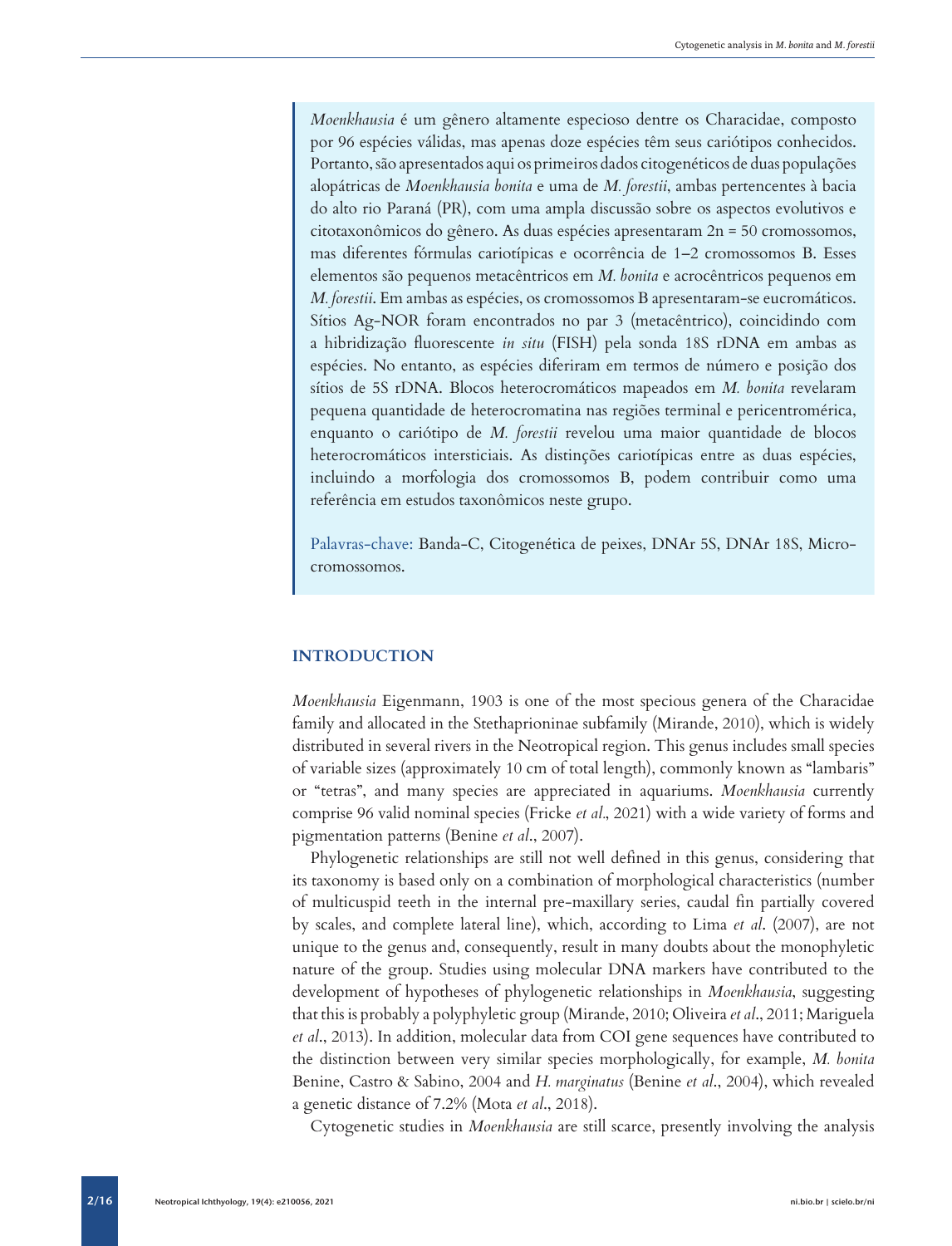of twelve species (Tab. 1). Furthermore, the chromosome data registered in species of *Moenkhausia* have mainly been based on karyotypic characteristics, such as diploid number (2n), total number of arms (NF), karyotype formulas, and distribution of ribosomal genes, evidenced principally by silver nitrate stain (Ag-NOR). Data on the location of ribosomal sites through fluorescent *in situ* hybridization (FISH) using 18S and/or 5S rDNA probes were recorded only for some species, namely, *M. intermedia*  Eigenmann, 1908, *M. sanctaefilomenae* (Steindachner, 1907), *M. forestii* Benine, Mariguela & Oliveira, 2009, *M. oligolepis* (Günther, 1864), *M. cosmops* Lima, Britski & Machado, 2007, *M. nigromarginata* Costa, 1994, *Moenkhausia* sp. and including the populations of *M. forestii* and *M. bonita* analyzed in the present study (Tab. 1).

TABLE 1 | Review of cytogenetic data in *Moenkhausia*. Abbreviations: m = metacentric; sb = submetacentric; st = subtelocentric; a = acrocentric; FN = fundamental number; cyt = cytotype; B = B chromosome; 5S = 5S rDNA, 18S = 18S rDNA; NOR = AgNOR; Ref = reference; BC = C band; H = heterochromatin; E = euchromatin; P = partially heterochromoatic; \* = technique not performed. AM = Amazonas; MG = Minas Gerais; SP = São Paulo; MT = Mato Grosso; MS = Mato Grosso do Sul; PR = Paraná. 1– Portela-Castro *et al*. (1988); 2– Dantas *et al*. (2007); 3– Foresti *et al*. (1989); 4– Alberdi, Fenocchio (1997); 5– Arefjev (1990); 6– Miyazawa (1997); 7– Santos (1999); 8– Hashimoto *et al*. (2012); 9– Portela-Castro *et al*. (2001); 10– Scudeler *et al*. (2015); 11– Utsunomia *et al*. (2016); 12– Present study; 13– Portela-Castro, Júlio Junior (2002); 14– Fernandes, Alves (2017); 15– Nascimento *et al*. (2020). Column 18S corresponds to the number of chromosome pairs with 18S rDNA.

| <b>Species</b>                           | <b>Collection site</b>                            | 2n | Karyotype formula   FN |    | <b>AgNOR/Par</b>   | 18S/Pair                                      | 5S/Pair                             | $\overline{B/BC}$ | Ref.           |
|------------------------------------------|---------------------------------------------------|----|------------------------|----|--------------------|-----------------------------------------------|-------------------------------------|-------------------|----------------|
| M. intermedia                            | Lake of Mato, Mogi<br>Guaçu River, SP             | 50 | 50m/sm 100             |    | 6(m/sm)            |                                               | $\ast$                              | $0-1$ ; *         | 1              |
| M. intermedia                            | Paraná River,<br>Paraná River basin,<br>PR        | 50 | 16m+34sm 100           |    | $\ast$             | $\ast$                                        | $\ast$                              | $\mathbf{0}$      | 13             |
| M. intermedia                            | Mogi Guaçu, SP                                    | 50 | 16m+34sm 100           |    | 2(m)               | 2(m)                                          | $\ast$                              | $\mathbf{0}$      | 2              |
| M. sanctaefilomenae                      | Batalha River, Tietê<br>River basin, SP           | 50 | 6m+16sm+28st 100       |    | $6(m)$ ; B         | $\ast$                                        | $\ast$                              | $2-3$ ; H-E.      | 8              |
| M. sanctaefilomenae                      | Capivara River<br>Tietê River basin,<br><b>SP</b> | 50 | $48m/sm+2st/a$         | 98 | $19 \text{(sm/m)}$ | $\ast$                                        | sk.                                 | $0-8$ ; H-E.      | 3              |
| M. sanctaefilomenae                      | <b>Aquapey River</b><br>(Argentina)               | 50 | 48m/sm+2st 100         |    | $\ast$             | $\ast$                                        | $\ast$                              | $0-3$ ; *         | $\overline{4}$ |
| M. sanctaefilomenae Paraná River basin,  | Paraná River.<br>PR                               | 50 | 12m+36sm+2st 100       |    |                    | $\ast$                                        | $\ast$                              | $0-2; P.$         | 9              |
| M. sanctaefilomenae tributary, Tietê     | Capivara stream<br>River basin, SP                | 50 | 12m+36sm+2st 100       |    | sm                 | $3$ pairs $(m)$ , $2$<br>pairs $(sm)$ , $2-B$ | $\ast$                              | $0-6$ : H-E.      | 2              |
| M. sanctaefilomenae tributaries of Tietê | Araquá stream,<br>River, SP                       | 50 | $6m + 44$ sm 100       |    | $\ast$             | $7,12,15,17$ (sm);<br>$1 - B$                 | sk.                                 | $0-4$ ; *         | 10             |
| M. sanctaefilomenae tributaries of Tietê | Olaria stream,<br>River, SP                       | 50 | $6m + 44$ sm 100       |    | ∗                  | $4,7,10,15$ (sm); 1-B                         |                                     | $0-4; *$          | 10             |
| M. sanctaefilomenae stream, tributaries  | Mané Teixeira<br>of Tietê River, SP               | 50 | $6m + 44$ sm 100       |    |                    | 7,10,14,15,17(sm)                             |                                     | $0 - 2*$          | 10             |
| M. sanctaefilomenae Paraná River basin,  | Guaçu stream,<br><b>MS</b>                        | 50 | 8m+36sm+6st 100        |    | 24(st)             | ×                                             |                                     | $0-8; P.$         | 14             |
| M. sanctaefilomenae                      | Batalha River, Tietê<br>River basin, SP           | 50 | 6m+16sm+28st 100       |    | $6(m)$ ; B.        | $6(m)$ ; 1-B                                  | $1,2(m)$ ; 5,7(sm)                  | $0-6$ ; H-E.      | 11             |
| M. sanctaefilomenae                      | Novo River.<br>Paranapanema<br>River basin, SP    | 50 | 6m+16sm+28st 100       |    | $6(m)$ .           | 6(m)                                          | $1,2(m)$ ; 5,6,7 (sm);<br>17,18(st) | $\Omega$          | 11             |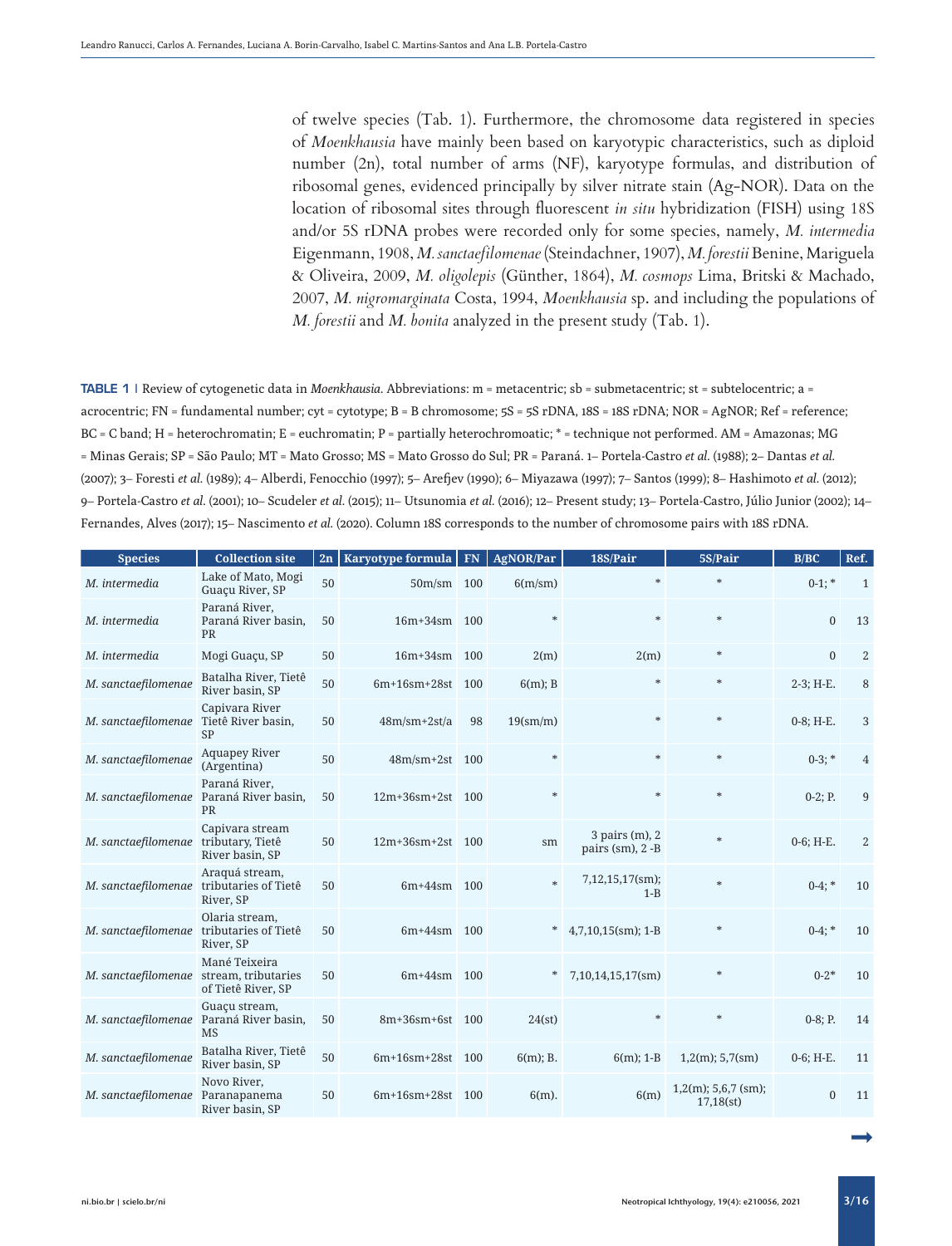| M. costae            | São Francisco River,<br><b>MG</b>                   | 50 | 50m/sm 100              |    | 6(m/sm)   | $\ast$        | $\ast$                     | $\bf{0}$        | 1              |
|----------------------|-----------------------------------------------------|----|-------------------------|----|-----------|---------------|----------------------------|-----------------|----------------|
| M. pittieri          | not registered                                      | 49 | $4m+39sm/st+6a$         | 92 | $\ast$    |               | ×                          | $\overline{0}$  | 5              |
| M. pittieri          | not registered                                      | 50 | $4m+40$ sm/st+6a        | 94 | $\ast$    | $*$           | $\ast$                     | $\overline{0}$  | 5              |
| M. dichroura         | Cuiabá River, MT                                    | 50 | 32m+14sm+4st 100        |    | $\ast$    | $\ast$        | $\ast$                     | $\overline{0}$  | 6              |
| M. gracilima (cyt a) | Amazonas River,<br>AM                               | 50 | 14m+26sm+6st+4a         | 96 | $\ast$    | $\ast$        | ×                          | $\overline{0}$  | 7              |
| M. gracilima (cyt b) | Amazonas River,<br>AM                               | 48 | $4m+24sm+12st+8a$       | 88 | $*$       | $\ast$        | $\ast$                     | $\overline{0}$  | 7              |
| Moenkhausia sp.      | Taquaral stream,<br>Barra do Garcas<br>region, MT   | 50 | 16m+34sm 100            |    | sm        | sm            | *                          | $\overline{0}$  | $\overline{2}$ |
| M. bonita            | Índios River.<br>Paraná River basin,<br>PR          | 50 | $14m + 24sm + 8st + 4a$ | 96 | 3(m)      | $3(m)$ .      | $8,14$ (sm); $20,22$ (st)  | $0-1; E.$       | 12             |
| M. bonita            | Paraná River.<br>Paraná River basin,<br>PR          | 50 | $14m + 24sm + 8st + 4a$ | 96 | 3(m)      | 3(m)          | $9 \times$ ); 23 (st)      | $0-2; E.$       | 12             |
| M. forestii          | Paraná River,<br>Paraná River basin,<br>PR          | 50 | $10m+28sm+10st+2a$      | 98 | 3(m)      | 3(m)          | 1(m)                       | $0-2; E.$       | 12             |
| M. forestii          | Sapo stream,<br>Tangará da Serra,<br><b>MT</b>      | 50 | 10m+32sm+8st 100        |    | 22(st)    | 22(st)        | $1,2(m)$ ;6,8,10 (sm)      | $0-3$ ; H-E-P   | 15             |
| M. oligolepis        | Corredeira stream,<br>Denise, MT                    | 50 | $12m+32sm+6st$ 100      |    | 23(st)    | 23(st)        | 17 chromosomes             | $0-4$ ; $H-E-P$ | 15             |
| M. oligolepis        | Sangue River,<br>Campo Novo do<br>Parecis, MT       | 50 | 12m+32sm+6st 100        |    | $22$ (sm) | $22$ (sm)     | 4 chromosomes              | $0-3$ , $H-E-P$ | 15             |
| M. oligolepis        | Nameless stream,<br>Xapuri, AC                      | 50 | 10m+26sm+14st 100       |    | $17$ (sm) | 7 chromosomes | 21 chromosomes             | $0-2; P$        | 15             |
| M. cosmops           | Verde River, Campo<br>Novo do Parecis,<br><b>MT</b> | 50 | 14m+30sm+6st 100        |    | $19$ (sm) | $19$ (sm)     | 1,2(m)                     | $\Omega$        | 15             |
| M. nigromaginata     | Verde River, Campo<br>Novo do Parecis,<br><b>MT</b> | 50 | $14m+32sm+4a$           | 96 | $16$ (sm) | $16$ (sm)     | $19 \times (sm)$ ;24,25(a) | $\mathbf{0}$    | 15             |
| M. nigromarginata    | Membeca River,<br>Campo Novo do<br>Parecis, MT      | 50 | $14m+32sm+4a$           | 96 | $16$ (sm) | $16$ (sm)     | 24,25(a)                   | $\overline{0}$  | 15             |
| Moenkhausia sp.      | Membeca River,<br>Campo Novo do<br>Parecis, MT      | 50 | 10m+32sm+8st 100        |    | $22$ (sm) | $22\text{sm}$ | $1(m)$ ;6(sm)              | $\Omega$        | 15             |

**Species Collection site 2n Karyotype formula FN AgNOR/Par 18S/Pair 5S/Pair B/BC Ref.**

#### TABLE 1 | (Continued)

The occurrence of B chromosomes in the species of *Moenkhausia* was initially documented in specimens of *M. intermedia* (Portela *et al*., 1988) and *M. sanctaefilomenae* (Foresti *et al*., 1989). B microchromosomes were described in *M. forestii* while individuals of three populations of *M. oligolepis* presented three morphologically distinct types of B chromosomes (Nascimento *et al*., 2020). The B chromosomes of *M. sanctaefilomenae*, characterized as microchromosomes due to their small size, are highly variable in number. They occur in cells with 1 to 8 of these elements, whose differences are found intra and inter-individually. These elements also vary in the amount of heterochromatin and can be euchromatic, partially euchromatic, or completely heterochromatic (Foresti *et al*., 1989). For some populations of *M. sanctaefilomenae,* these extra chromosomes have some specific characteristics, such as restricted to males (Portela-Castro *et al*., 2000)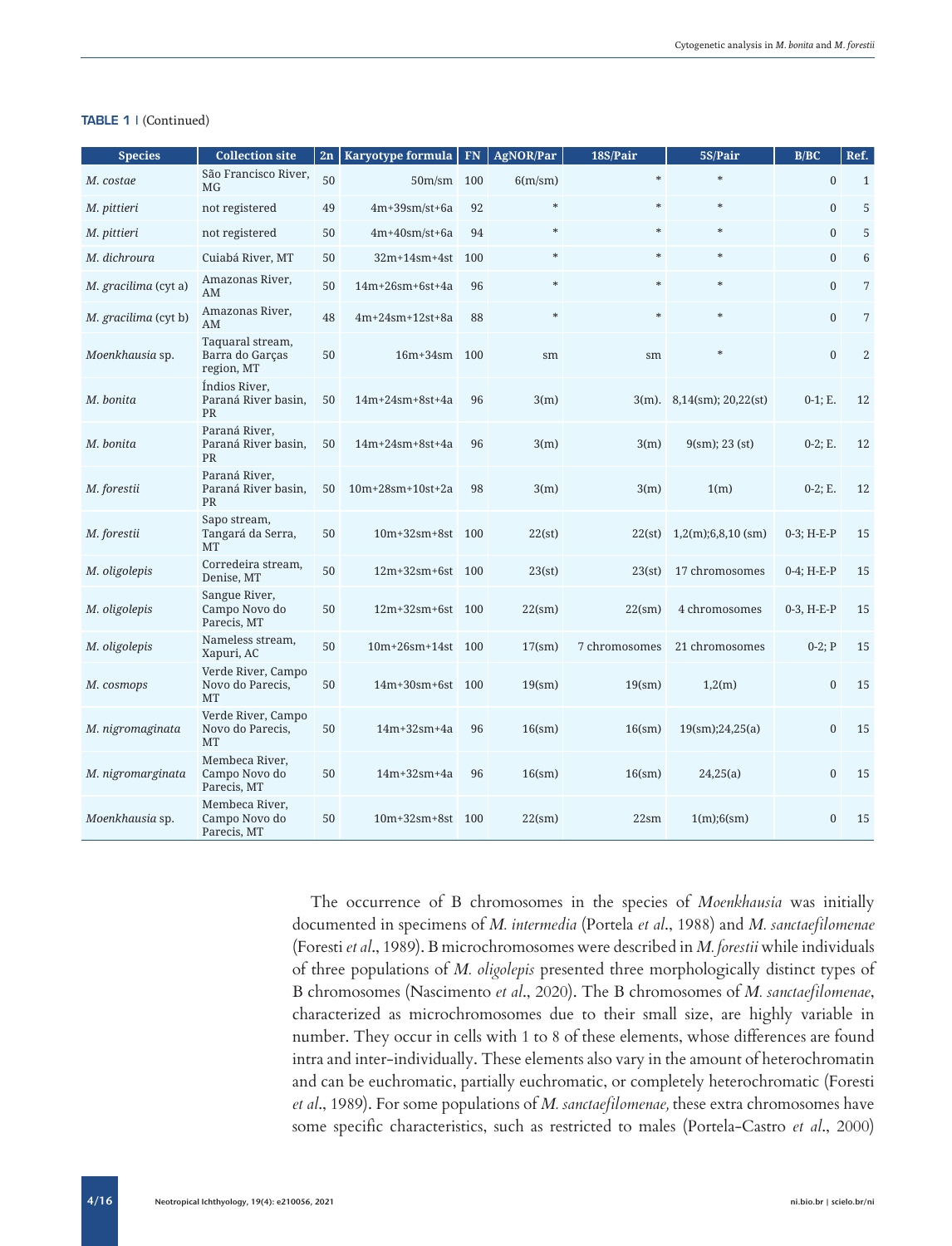or presence of some B chromosome carriers of ribosomal genes (Hashimoto *et al*., 2012, Scudeler *et al*., 2015), arousing the interest of cytogenetic studies in different populations of this species with a focus on its origin and their evolution, as well as using more resolutive methodologies, such as microdissection of these elements and other chromosomal markers (Hashimoto *et al*., 2012; Scudeler *et al*., 2015; Utsunomia *et al*., 2016).

Although B chromosomes, also referred to as supernumerary or accessory chromosomes, occur in most eukaryotic genomes, the understanding of their origin, function, maintenance, and evolution in carrier species is still a great challenge, and the molecular mechanisms involved in their transmission and maintenance in populations are still unclear (Camacho *et al.*, 2000; Houben *et al*., 2014; 2019). However, some modern technologies, such as data sequencing of DNA, have demonstrate that they are rich in repetitive elements and originated from A chromosomes (Utsunomia *et al*., 2016; Clark *et al*., 2017; Coan, Martins, 2018; Dahr *et al*., 2019). According to Ahmad, Martins (2019), B chromosomes are enriched with genes for many significant biological functions, such as those related to the cell cycle and chromosome structure, being able to favor genomic rearrangements and influence the nuclear environment, affecting the function of other chromatin regions. These findings provide new insight into studies on chromosome B and evolutionary implications bearing species.

*Moenkhausia bonita* and *M. forestii* are species described for the Paraguay River basin, in the state of Mato Grosso do Sul, whose typical locations are the Baía Bonita River (a tributary of the Miranda River, Bonito city) and Sepotuba River (Cáceres city), respectively. However, specimens corresponding to these species have been found in the upper Paraná River floodplain, in the Porto Rico region, or small tributaries of this basin (Benine *et al.*, 2009; Mota *et al*., 2018).

To obtain more information about the chromosomal diversity in *Moenkhausia*, this study established the first cytogenetic description of *M. bonita* and *M. forestii*, as well as to contribute to records of B chromosomes present in these populations collected in the upper Paraná River basin, Brazil. We also compiled the cytogenetic data available for the genus to provide a more systematic overview of the karyotypic structure and its evolutionary aspects.

# **MATERIAL AND METHODS**

Thirty-four individuals of *Moenkhausia* were collected from populations in the upper Paraná River basin: 12 (three males, one female and eight sex indeterminate) individuals of *M. bonita* from Índios River, Cianorte, Brazil (23º43'50.2"S 52º44'12.2"W); 11 (four males and seven females) individuals of *M. bonita* and 11 (three females and eight sex indeterminate) individuals of *M. forestii* from the Paraná River, Porto Rico, Brazil (22º45'55.6"S 53º15'25.9"W).

Voucher specimens were deposited in the fish collection of the Núcleo de Pesquisas em Limnologia, Ictiologia e Aquicultura (NUPELIA), Universidade Estadual de Maringá, Maringá, Paraná, Brazil, as *Moenkhausia bonita* from Índios River (NUP 22691), *Moenkhausia bonita* from Paraná River (NUP 22692), and *Moenkhausia forestii* (NUP 22693).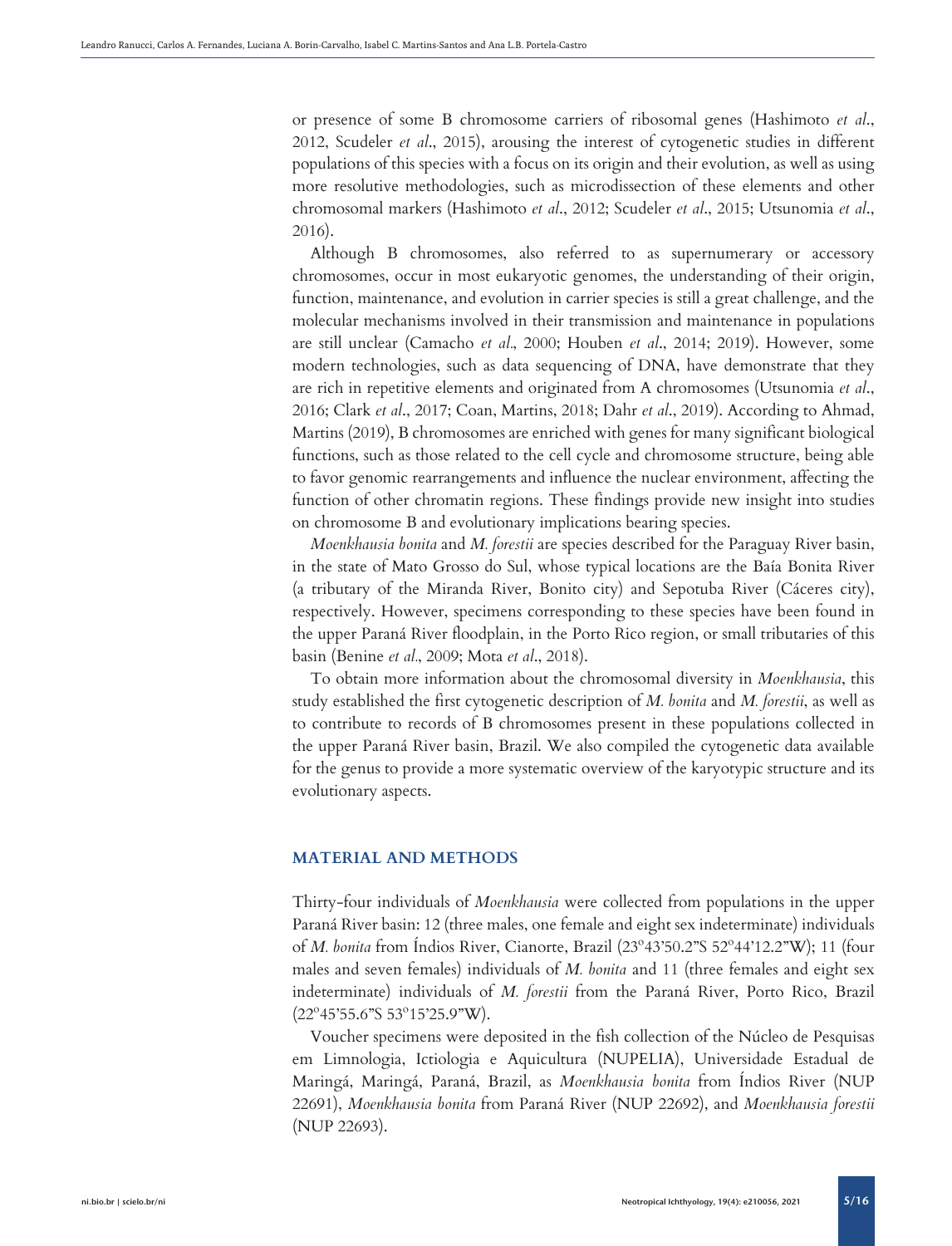The experiments followed the ethical conduct, and before euthanasia, the fish were anesthetized by an overdose of clove oil (Griffiths, 2000). Metaphase chromosomes were obtained from anterior kidney cells using the air-drying technique (Bertollo *et al*., 1978). C-positive heterochromatin (C-bands) was visualized by the procedure of Sumner (1972) with modifications suggested by Lui *et al.* (2012). NORs were detected employing silver nitrate staining (Ag-NORs), according to Howell, Black (1980).

The chromosomes were classified as metacentric (m), submetacentric (sm), subtelocentric (st), and acrocentric (a) according to Levan *et al*. (1964). The fundamental number (FN) was calculated according to the chromosomal arm number (chromosomes m, sm, and st are considered to contain two arms  $-p$  (smaller arm) and *q* (long arm) arms – and those with one arm – only a *q* arm.

Physical mapping of the 5S and 18S rDNA was carried out by FISH according to Pinkel *et al*. (1986) and modifications suggested by Margarido, Moreira-Filho (2008), using DNA probes obtained from the genomes of *Megaleporinus elongatus* (Valenciennes, 1850) (Martins, Galetti, 1999) and *Prochilodus argenteus* Spix & Agassiz, 1829 (Hatanaka, Galetti, 2004), respectively. The probes were labelled through nick translation with digoxigenin-11-dUTP (5S rDNA) and biotin-16-dUTP (18S rDNA) (Roche®). Detection and amplification of the hybridization signal was carried out using avidin-FITC and anti-avidin biotin (Sigma-Aldrich) for the probe of 18S rDNA, and antidigoxigenin rhodamine (Roche®) for the probe of 5S rDNA. Slides were counterstained with DAPI (4'6-Diamine-2'-phenylindole dihydrochloride; 50 μg ml*−*<sup>1</sup> ) and analyzed in an epifluorescence microscope (Olympus BX51). The images were captured using the software DP controller (Media Cybernetics), and image composition was carried out with Adobe Photoshop CS6.

# **RESULTS**

*Moenkhausia bonita* **– Índios and Paraná Rivers (upper Paraná River basin).** Both populations had the same diploid number of  $2n = 50$ , karyotype formula consisting of  $14m + 24sm + 8st + 4a$ , and the fundamental number,  $NF = 96$ . In addition, male and female specimens from both populations showed cells with variations of 0–2 B chromosomes (Figs. 1A,B). B chromosomes are small metacentrics and in *M. bonita* from the Índios River have size equivalent to pair 5 (Fig. 1A), while in *M. bonita* from the Paraná River are the smallest of the standard complement (Fig. 1B). The frequencies of the B chromosomes for each population of *M. bonita* revealed an intra- and interindividual numerical variability (Tab. 2). The B chromosomes were detected in 65.87% and 43.29% of metaphases in specimens from Índios and Paraná rivers, respectively. Note that cells with 1 B chromosome were more frequent in individuals of both populations in relation to the number of cells bearing B chromosomes (Tab. 2).

Ag-NOR sites were located on a single chromosome pair in karyotypes of all individuals in both populations. These sites were located at the terminal position on the *p* arm of pair 3 in population of Índios River (Fig. 1A, in box) and for individuals of the population from the Paraná River (Fig. 1B). In this last population, only one Ag-NOR chromosome was active. C-banding showed few marked chromosomes; only a large heterochromatic block in the p arm of pair 3 (Ag-NOR) occurred in the specimens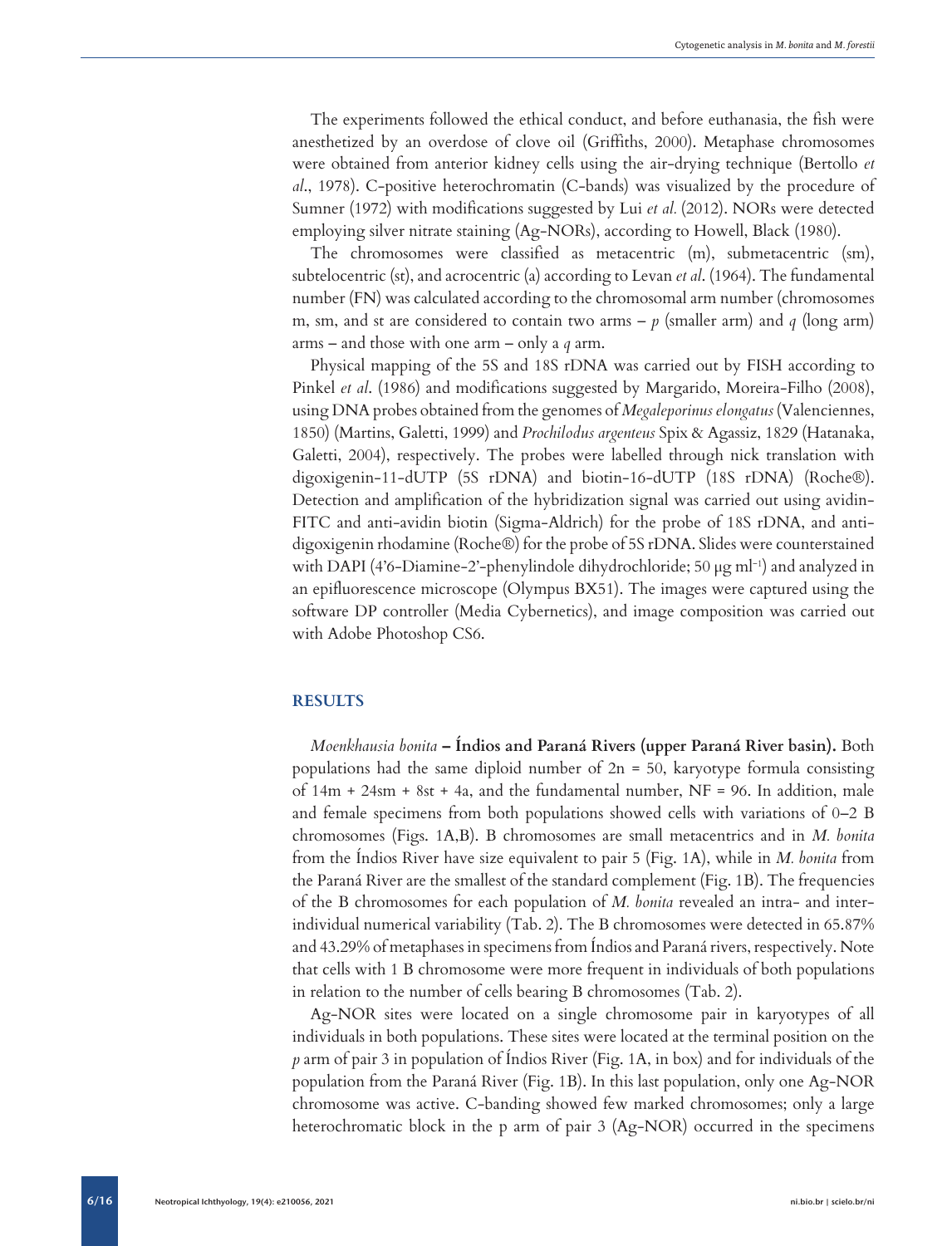

FIGURE 1 | Karyotypes **A** and **D** *Moenkhausia bonita* from the Índios River, **B** and **E** *M. bonita* from the Paraná River, **C** and **F** *M. forestii* from the Paraná River. Karyotypes **A**, **B**, and **C** stained with Giemsa, **D**, **E**, and **F** C-banded. In evidence the AgNOR-bearing chromosomes (box) and B chromosomes. Scales bar = 10 µm.

from the Índios River (Fig. 1C). In the specimens of the population of *M. bonita* from the Paraná River, heterochromatin was detected on the pericentromeric region of the pairs 2, 9, 13, and 16 and a large heterochromatic block in the *p* arm of pair 3 (Fig. 1E). Additionally, similar to euchromatin in the A chromosomes, B chromosomes were faintly stained with C-banding, suggesting that they were euchromatic in both populations (Figs. 1D,E). Double FISH with 18S and 5S rDNA probes are shown in Fig. 2. Moreover, 18S rDNA-FISH (green signs) confirmed the Ag-NOR pair ( $N^{\circ}$  3) in both populations and 5S rDNA-FISH (red signs) showed that minor rDNA clusters occur in pericentromeric regions on pairs 8, 14, 20 and 22 in the specimens from the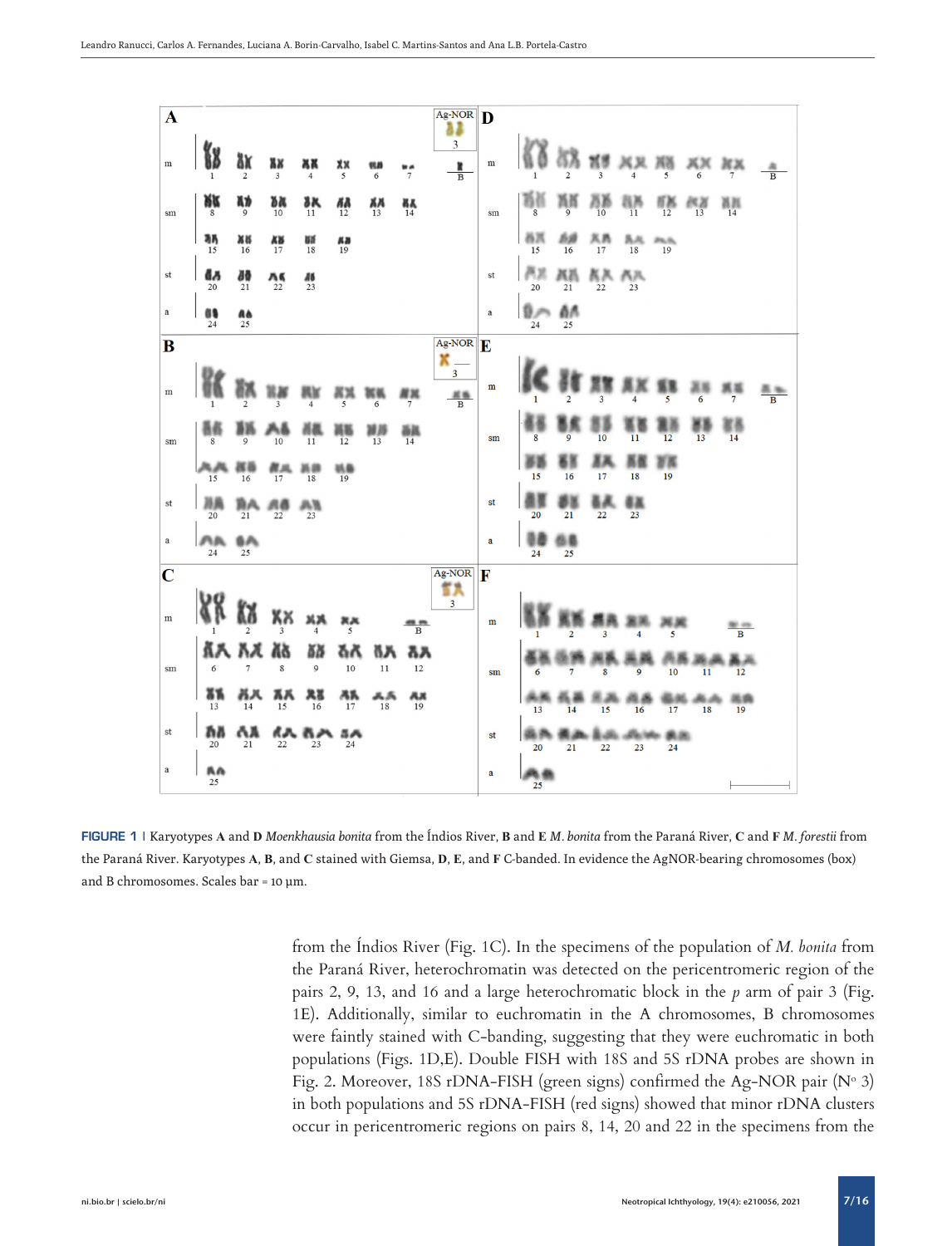| Individuals<br>M. bonita 1<br>Sex | Number of<br><b>B</b> chromosomes |                | Total<br>meta-<br>phases | Individuals<br>M. bonita 2<br><b>Sex</b> | Number of<br><b>B</b> chromosomes |                 |                                | Total<br>meta-<br>phases | Individuals<br>M. forestii<br><b>Sex</b> | Number of<br><b>B</b> chromosomes |              |                | Total<br>meta-<br>phases |                |
|-----------------------------------|-----------------------------------|----------------|--------------------------|------------------------------------------|-----------------------------------|-----------------|--------------------------------|--------------------------|------------------------------------------|-----------------------------------|--------------|----------------|--------------------------|----------------|
|                                   | $\overline{0}$                    | $\mathbf{1}$   | $\sqrt{2}$               |                                          |                                   | $\mathbf{0}$    | $\overline{2}$<br>$\mathbf{1}$ |                          | $\boldsymbol{0}$                         | $\mathbf{1}$                      | 2            |                |                          |                |
| $1\delta$                         | $\mathbf{1}$                      | $\mathbf{1}$   | $\boldsymbol{0}$         | $\sqrt{2}$                               | $1\delta$                         | $\,6\,$         | $\boldsymbol{0}$               | $\bf{0}$                 | $\,6\,$                                  | $1 \otimes$                       | $\,1\,$      | $\mathbf{3}$   | $\boldsymbol{0}$         | $\overline{4}$ |
| $2$<br>$\otimes$                  | 5                                 | $\sqrt{2}$     | $\boldsymbol{0}$         | $\overline{7}$                           | 29                                | 3               | $\sqrt{2}$                     | $\bf{0}$                 | 5                                        | 29                                | $\,4\,$      | $\,6\,$        | $\boldsymbol{0}$         | 10             |
| $3\delta$                         | $\boldsymbol{0}$                  | $1\,$          | $\boldsymbol{0}$         | $\mathbf{1}$                             | 39                                | 174             | $\sqrt{4}$                     | $\bf{0}$                 | 178                                      | $3 \circledcirc$                  | $\sqrt{2}$   | $\overline{4}$ | $\boldsymbol{0}$         | $\,6\,$        |
| $4 \circ$                         | $\,$ 8 $\,$                       | $\overline{4}$ | $\overline{0}$           | 12                                       | $4\delta$                         | 42              | 81                             | $\overline{7}$           | 130                                      | 4Q                                | 11           | 3              | $\boldsymbol{0}$         | 14             |
| $5 \circ$                         | 5                                 | 14             | $\overline{7}$           | 26                                       | 59                                | $7\phantom{.0}$ | 31                             | 5                        | 43                                       | $5 \circ$                         | 5            | 5              | $\boldsymbol{0}$         | 10             |
| $6\delta$                         | $\,6\,$                           | 13             | $\mathbf{0}$             | 19                                       | 69                                | $\sqrt{2}$      | 20                             | $\overline{2}$           | 24                                       | 69                                | 46           | $\overline{4}$ | $\boldsymbol{0}$         | 50             |
| $7$ $\otimes$                     | $\overline{4}$                    | 11             | $\mathbf{1}$             | 16                                       | 79                                | $\mathbf{0}$    | 5                              | $\overline{9}$           | 14                                       | $7$ $\otimes$                     | $\,8\,$      | 21             | $\overline{2}$           | 31             |
| 8Q                                | 10                                | 26             | $\mathbf{0}$             | 36                                       | $8\delta$                         | $\overline{2}$  | 5                              | $\mathbf{0}$             | $7\phantom{.}$                           | $8 \circledcirc$                  | 46           | 10             | $1\,$                    | 57             |
| 9 <sup>°</sup>                    | $\mathbf{1}$                      | $\mathbf{1}$   | $\overline{0}$           | $\overline{2}$                           | 9 <sup>3</sup>                    | $\mathbf{1}$    | 3                              | 6                        | 10                                       | 9 <sup>°</sup>                    | $\mathbf{3}$ | $\mathbf 0$    | $\boldsymbol{0}$         | 3              |
| $10 \otimes$                      | $\mathbf{0}$                      | $\mathbf{1}$   | $\boldsymbol{0}$         | $\mathbf{1}$                             | 10 <sup>°</sup>                   | $\mathbf{0}$    | $\sqrt{2}$                     | $\bf{0}$                 | $\mathbf{2}$                             | $10 \otimes$                      | $\,1\,$      | $\sqrt{2}$     | $\boldsymbol{0}$         | $\sqrt{3}$     |
| $11 \otimes$                      | $\mathbf{3}$                      | $\bf{0}$       | $\boldsymbol{0}$         | $\mathbf{3}$                             | 11 <sup>°</sup>                   | $\,8\,$         | 5                              | $\bf{0}$                 | 13                                       | $11 \otimes$                      | 12           | 18             | $1\,$                    | 31             |
| $12 \otimes$                      | $\mathbf{0}$                      | $\mathbf{1}$   | $\boldsymbol{0}$         | $\,1\,$                                  |                                   |                 |                                |                          |                                          |                                   |              |                |                          |                |
| Total<br>$\frac{0}{0}$            | 43<br>34.13                       | 75<br>59.52    | $\,$ 8 $\,$<br>6.35      | 126                                      | Total<br>$\frac{0}{0}$            | 245<br>56.71    | 158<br>36.58                   | 29<br>6.71               | 432                                      | Total<br>$\frac{0}{0}$            | 139<br>63.47 | 76<br>34.70    | $\,4$<br>1.83            | 219            |

TABLE 2 | Frequency of B chromosomes in metaphases of *Moenkhausia bonita* 1 from Índios River (Paraná, Brazil), *M. bonita* 2 and *M. forestii* from Paraná River (Paraná, Brazil). Simbols: **♀** female; **♂** male; V unidentified sex.

> Índios River (Fig. 2A). In the population from the Paraná River, these sites occurred in a terminal position on the *p* arm of pairs 9 and 23 (Fig. 2B).

> *Moenkhausia forestii* **– Paraná River (upper Paraná River basin).** The diploid number was 50 chromosomes (10m + 28sm + 10st + 2a, FN = 98). In addition to the basic karyotype, the analyzed specimens presented a variation from zero to two B chromosomes in the somatic cells (Fig. 1C). These elements are smaller than any chromosome of the normal A complement. B chromosomes were detected in 36.53% of metaphases, but cells with 1 B chromosome were more frequent (34.70%, Tab. 2).

> Ag-NOR sites were located on a single chromosome pair in karyotypes of all individuals. These sites were located at the terminal position on the *p* arm of pair 3 (Fig. 1C, in box). Heterochromatin was detected in the centromeric/pericentromeric region, highlighting interstitial blocks in the long arms of most chromosomes, including Ag-NOR pair ( $N^{\circ}$  3, Fig. 1F). Additionally, B chromosomes were faintly stained with C-banding, suggesting that they were euchromatic (Fig. 1F).

> Double FISH with 18S and 5S rDNA are shown in Fig. 2C. Ag-NORs sites were confirmed by 18S rDNA-FISH (Fig. 2C). Additionally, 5S rDNA-FISH showed that minor rDNA clusters occurred in the pericentromeric region of pair 1 (Fig. 2C).

### **DISCUSSION**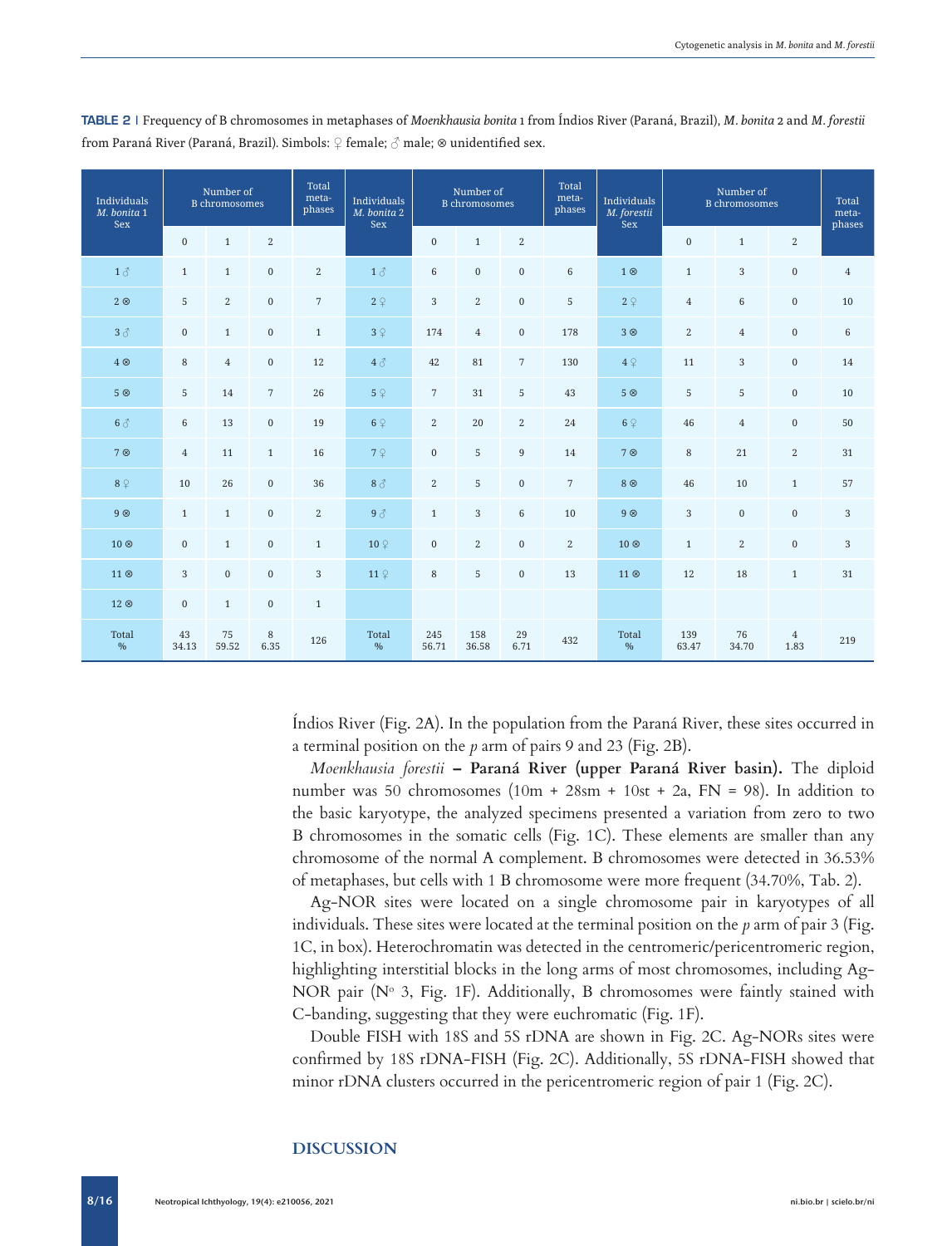

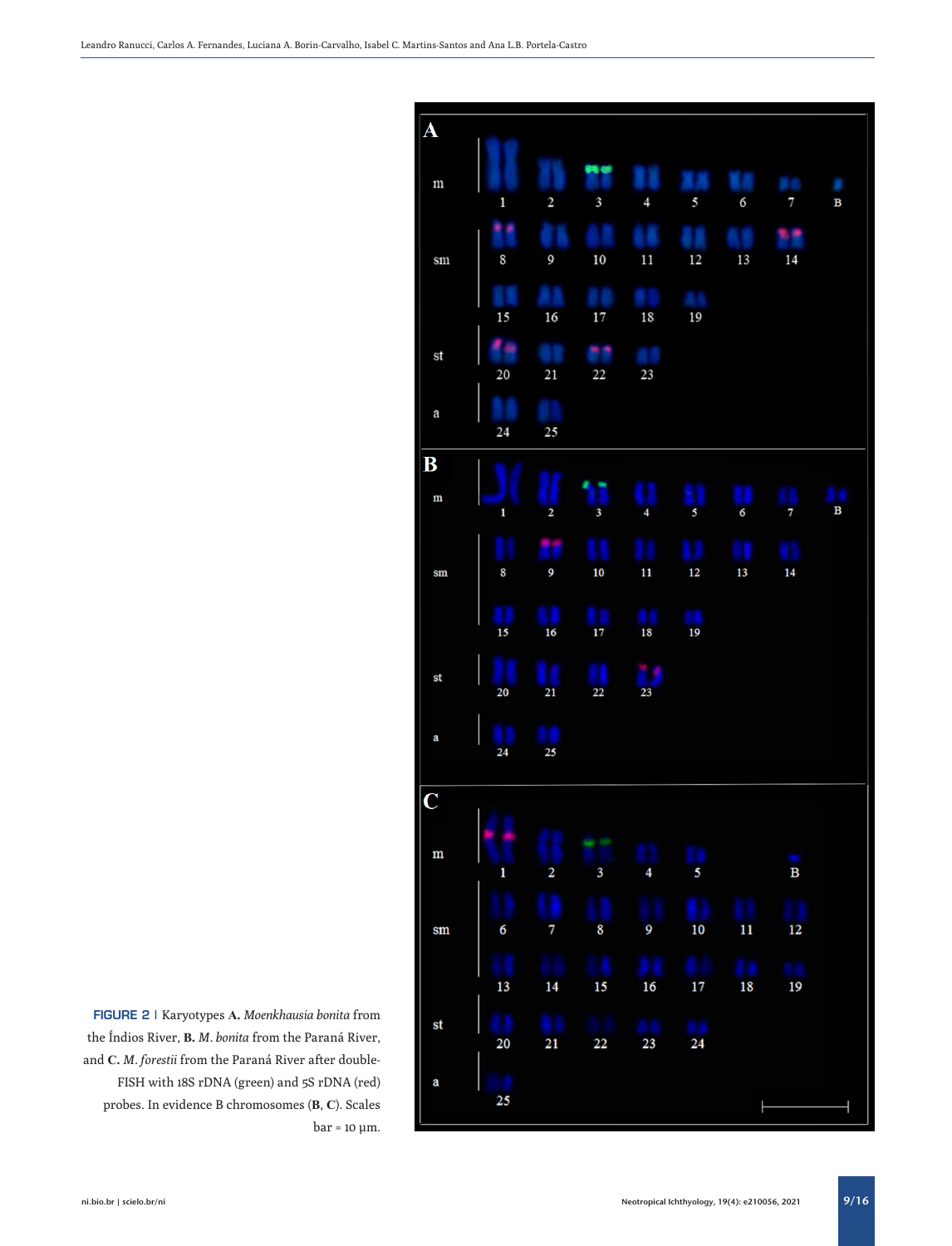Our results showed that individuals from both populations of *M. bonita* had the same  $2n = 50$ , FN = 96, and identical karyotypes composed of  $14m + 24sm + 8st + 4a$ chromosomes, as well as other chromosomal characteristics revealed by Ag-NOR and 18S-FISH, differing in the C-banding pattern and number of 5S rDNA sites. Moreover, the individuals of *M. forestii* differed from that of *M. bonita* in their karyotypes (10m + 28sm + 10st + 2a). FN values (98), C-banding pattern, and number of 5S rDNA sites. Additionally, the karyotype structure of *M. forestii* proved to be distinct, not only from *M. bonita*, but from all other species of *Moenkhausia*, as can be seen in Tab. 1.

Cytogenetic studies in *Moenkhausia* revealed few variations concerning the diploid number, with  $2n = 50$  the predominant value (Tab. 1). In contrast,  $2n = 48$  was registered in *M. gracilima* Eigenmann, 1908, designed as a specimen of cytotype b (Arai, 2011) and a divergent value for *M. pittieri* Eigenmann, 1920 with 2n = 49 according to Arefjev (1990). These values, in principle, suggest the occurrence of chromosomal rearrangements of type fusions, reducing the diploid number from 50 to 48, for example. However, more karyotypes and resolute studies in *Moenkhausia* are needed that could prove this hypothesis.

Although species of *Moenkhausia* have a relatively conservative karyotype macrostructure, the occurrence of B chromosomes constitutes a differential macrostructure for this genus, which has been observed in other small characids. Portela *et al.* (1988) recorded cells with 1 microchromosome B in *M. intermedia* collected from the Lake of Mato (located near the Mogi-Guaçu River, SP), and later, Foresti *et al*. (1989) showed a variation of 1 to 8 B chromosomes in a *M. sanctaefilomenae* population of the Tietê River (upper Paraná River basin). B chromosomes have also been recorded in other populations of *M. sanctaefilomenae* with similar numerical variation (Dantas *et al.*, 2007; Hashimoto *et al*., 2012; Utsunomia *et al*., 2016). However, for the population of *M. sanctaefilomenae* collected in the Aquapey River (Corrientes, Argentina) Alberdi, Fenocchio (1997) observed 1 to 3 extra chromosomes, while Portela-Castro *et al*. (2000) registered 1 to 2 B chromosomes that were restricted to male individuals in the population of the Paraná River. B chromosomes have also been recorded in *M. forestii* and three populations of *M. oligolepis* (Nascimento *et al*., 2020). The evidence of small B chromosomes in *M. bonita* contributes as a new reference in this group, totalizing five species (*M. intermedia*, *M. sanctaefilomenae*, *M. oligolepis*, *M. forestii*, and *M. bonita*) with B chromosomes in *Moenkhausia.*

The frequencies of cells with and without carriers of 1–2 B chromosomes (Tab. 2), in both species, demonstrate an inter and intra-individual variability of these elements, suggesting mitotic instability, probably due to their non-Mendelian behavior that may be related to chromosomal non-disjunction during meiosis, leading to uneven segregation of genetic material between germ cells (Da Rosa *et al*., 2014).

Utsunomia *et al*. (2016) reported that *M. sanctaefilomenae* harbours highly invasive B chromosomes, which are present in all populations analyzed to date in the Parana and Tietê Rivers. Therefore, the description of new occurrences of B chromosomes, as presented here demonstrate that these elements probably have an important evolutionary role in the genus.

B chromosomes of *M. bonita* and *M. forestii* after C-banding presented themselves as euchromatic, a pattern similar to that observed in some B chromosomes of *M.*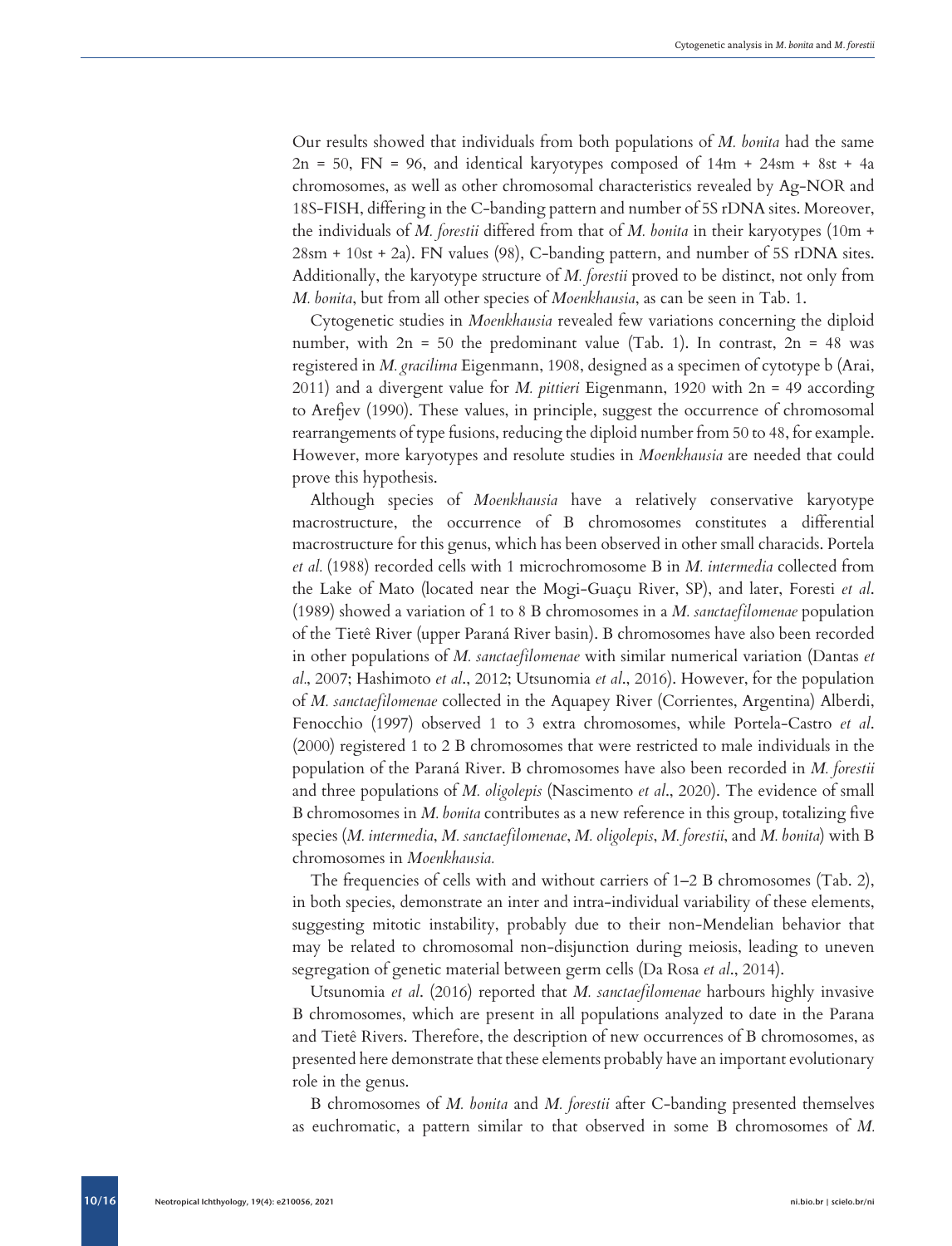*sanctaefilomenae* (Foresti *et al*., 1989; Hashimoto *et al.*, 2012; Fernandes, Alves, 2017), indicating a difference in the molecular composition of these elements, at the interspecific and even intraspecific level (*M. sanctaefilomenae,* for example). Analysis of the B chromosomes contents of different populations of *M. sanctaefilomenae*, employing FISH mapping, chromosome painting and DNA sequencing demonstrated several types of repetitive DNA sequences (18S rDNA, H3 histone genes, and two satellite DNAs) present in heterochromatic and euchromatic B chromosomes (two B variants), suggesting their origin, which is presumably independent from the same A chromosome (autosome no. 6), but suggesting that the heterochromatic B chromosome shows signs of being more recent than euchromatic B chromosomes (Utsunomia *et al*., 2016). The B chromosomes contents in *M. forestii* and of different populations of *M. oligolepis*, also demonstrated several types of repetitive DNA sequences (Nascimento *et al.*, 2020). The chromosomal mapping of the 18S rDNA sites using the FISH technique revealed signals in the B chromosomes of *M. forestii*, while clusters of the H1 histone and U2 snDNA genes were found in the B chromosomes of *M. forestii* and *M. oligolepis* (Nascimento *et al*., 2020). The fact that the B chromosomes of *M. bonita* and *M. forestii* are euchromatic does not imply that they do not have repetitive sequences in their composition, since no 18S rDNA and 5S rDNA signals were detected on these chromosomes. Thus, this heterogeneity in the molecular composition of B chromosomes in *Moenkhausia* species suggests an independent evolution for each species.

The amount and distribution of heterochromatin are variable among *Moenkhausia* species. The population of *M. bonita* from the Índios River showed little heterochromatin in its karyotype structure, highlighting only the nucleolar pair. A similar situation was observed in specimens of *M. intermedia* from the Paraná River (Portela-Castro, Júlio Júnior, 2002). In addition, the population of *M. bonita* from the Paraná River presented few banded chromosomes (4 pairs), indicating that the small amount of heterochromatin may be a characteristic of this species. Conversely, *M. forestii* presented a distribution of pericentromeric and interstitial heterochromatic blocks in the long arms of several chromosomes, a pattern similar to that reported for *M. sanctaefilomenae*, *M. intermedia*, *Moenkhausia* sp. (Dantas *et al*., 2007), and for populations of *M. sanctaefilomenae* analyzed by Portela-Castro, Júlio-Junior (2002) and Hashimoto *et al*. (2012). Thus, the heterochromatin distribution pattern proved to be an efficient cytotaxonomic marker in the distinction of *M. bonita* and *M. forestii*.

Simple NOR, observed in *M. bonita* and *M. forestii,* is the most frequent pattern evidenced for the species of *Moenkhausia*, except for *M. sanctaefilomenae,* in which populations with simple and multiple NOR were observed (Tab. 1). In addition, the *M. bonita* and *M. forestii* populations shared the same pair of nucleolar, reinforcing the conservative character for these genes. In contrast, few *Moenkhausia* species have sites of 5S rDNA, covering only populations of *M. sanctaefilomenae*, *M. oligolepis*, *M. forestii*, *M. cosmops*, *M. nigromarginata*, and *Moenkhausia* sp. (Tab. 1) and the species of the present study, *M. bonita* and *M. forestii*. In all species analyzed, 5S rDNA sites were found on chromosomes distinct from the nucleolar pair; however, these sites were distributed on more than one chromosome pair, in interstitial and subterminal positions (Tab. 1). The populations of *M. bonita* from Índios and Paraná rivers differed in terms of the number of 5S rDNA sites, as well as the position, revealing polymorphism in these ribosomal sites. A similar situation was observed regarding the distribution of 5S rDNA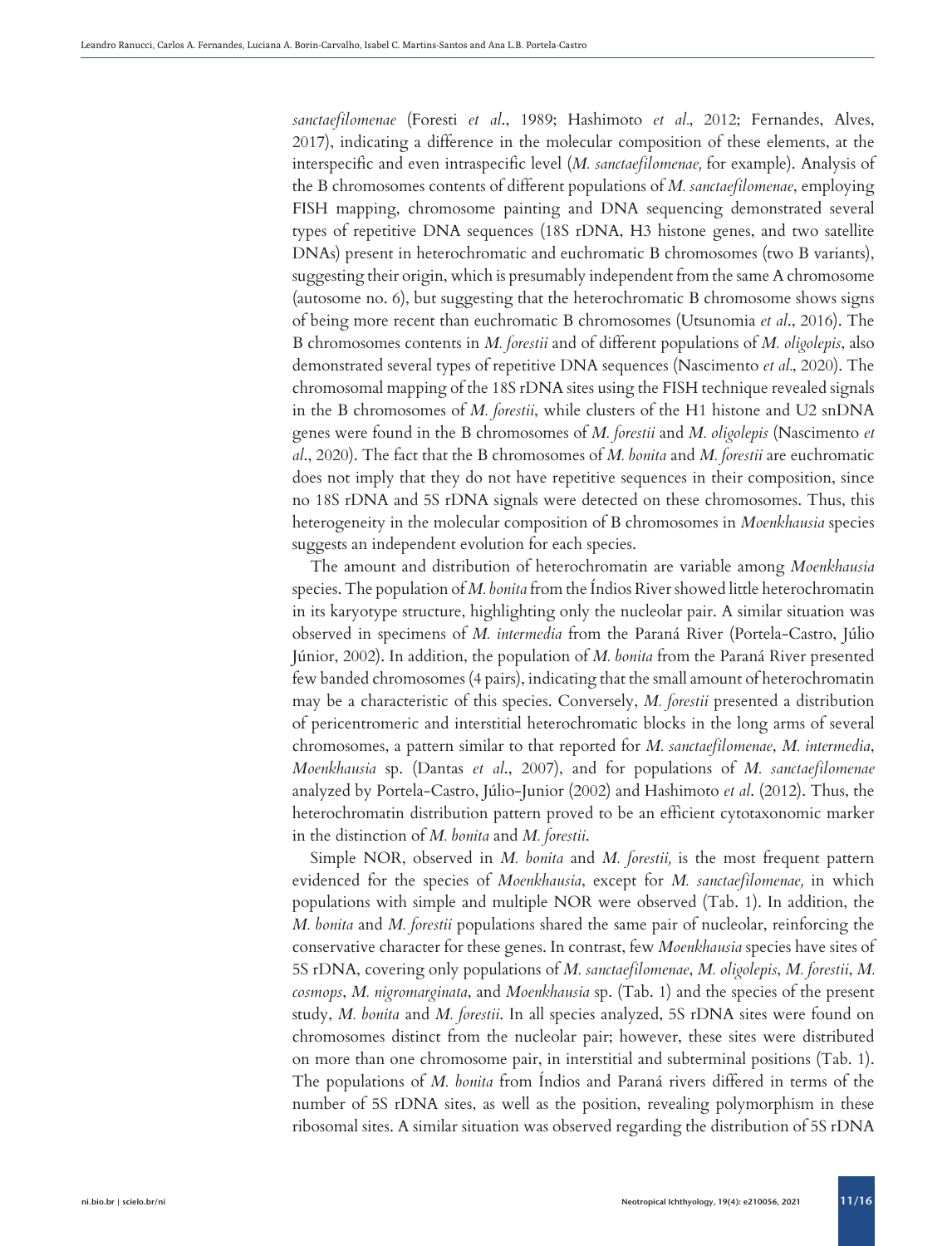sites between two populations of *M. sanctaefilomenae* from different locations, among other repetitive sequences (Utsunomia *et al*., 2016). Studies with other small characids on the distribution of the 5S rDNA genes, such as in *Astyanax* Baird & Girard, 1854, also revealed numerical variability, being detected from 2 to 6 5S rDNA sites in several species of this genus, which are still variable in position (Kavalco *et al*., 2016; Piscor *et al*., 2017; Gavazzoni *et al*., 2018; Teixeira *et al*., 2018). The presence of multiple 5S sites associated with heterochromatic regions and transposable elements have been identified in some fish species, such as in *Ancistrus,* suggesting that their dispersion is mediated by these elements (Prizon *et al*., 2017, 2018). This could occur in the dispersion of these sites in *M*. *bonita*, providing the difference in the number of sites between the two populations analyzed here.

In conclusion, karyotype differences between the species of *M. bonita* (two populations) and *M. forestii*, including the morphology of the B chromosomes, demonstrate an inter and intraspecific karyotype variability in the chromosomal microstructure of the species only evidenced by repetitive sequence markers (such as mapping of ribosomal genes of 18S and 5S rDNA). Additionally, the quantity and distribution of constitutive heterochromatin between *M. bonita* and *M. forestii* constitutes another distinguishing feature between them. The data presented reinforce the taxonomy, corroborating the existence of two species, *M. bonita* and *M. forestii*. These results reflect effective mechanisms in karyotype evolution for this group. In addition, new occurrences of small B chromosomes in *Moenkhausia*, as shown in this study, totals five species carrying these extra elements so far. It has been suggested that these elements were not recently occurring in this genus and evolved independently for each species.

#### **ACKNOWLEGMENTS**

This study was financed by CAPES (Coordenação de Aperfeiçoamento de Pessoal de Nível Superior) and CNPq (Conselho Nacional de Desenvolvimento Científico e Tecnológico). The authors thank Dr. Weferson J. da Graça (NUPELIA/UEM) for the taxonomic identification of specimens. We are grateful to the Ministério do Meio Ambiente/Instituto Chico Mendes de Conservação da Biodiversidade (MMA/ICMBio; license number 58187–2) for authorizing the collection of the biological material.

# **REFERENCES**

- **• Ahmad SF, Martins C.** The moderns view of B chromosomes under the impact of high scale omics analyses. Cells. 2019; 8(2):156. [https://](https://doi.org/10.3390/cells8020156) [doi.org/10.3390/cells8020156](https://doi.org/10.3390/cells8020156) **• Arai R.** Fish karyotypes: a check list. Japan: Springer; 2011.
- **• Alberdi AJ, Fenocchio A.** Karyotypes of five Tetragonopterinae species (Pisces, Characidae) from Argentina. Cytologia. 1997; 62(2):171–76. [http://doi.org/10.1508/](http://doi.org/10.1508/cytologia.62.171) [cytologia.62.171](http://doi.org/10.1508/cytologia.62.171)
- **• Arefjev VA.** Problems of karyotypic in the family Characidae (Pisces, Characiformes) with the description of somatic karyotypes for six species of tetras. Caryologia. 1990; 43(3–4):305–19. [https://doi.org/10.1080/0008](https://doi.org/10.1080/00087114.1990.10797009) [7114.1990.10797009](https://doi.org/10.1080/00087114.1990.10797009)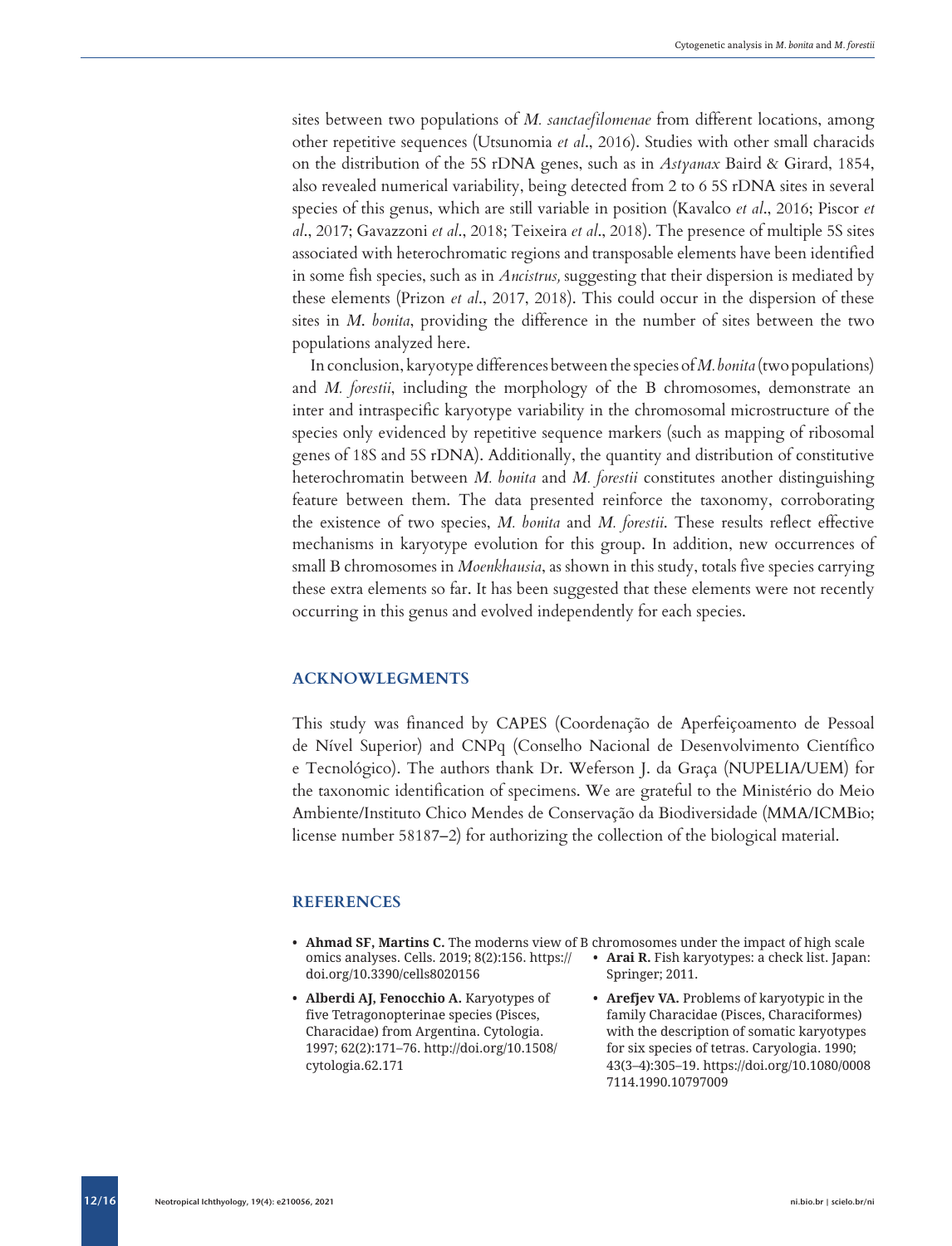- *Moenkhausia bonita*: a new small characin fish from the rio Paraguay basin, southwestern Brazil (Characiformes: Characidae). Copeia. 2004; (1):68–73. <https://doi.org/10.1643/CI-03-008R1>
- **• Benine RC, Castro RMC, Santos ACA.** A new *Moenkhausia* Eigenmann, 1903 (Ostariophysi: Characiformes) from Chapada Diamantina, rio Paraguaçu basin, Bahia, Northeastern Brazil. Neotrop Ichthyol. 2007; 5(3):259–62. [http://dx.doi.](http://dx.doi.org/10.1590/S1679-62252007000300004) [org/10.1590/S1679-62252007000300004](http://dx.doi.org/10.1590/S1679-62252007000300004)
- **• Benine RC, Mariguela TC, Oliveira C.** New species of *Moenkhausia* Eigenmann, 1903 (Characiformes: Characidae) with comments on the *Moenkhausia oligolepis* species complex. Neotrop Ichthyol. 2009; 7(2):161 **–**68. [https://doi.](https://doi.org/10.1590/S1679-62252009000200005) [org/10.1590/S1679-62252009000200005](https://doi.org/10.1590/S1679-62252009000200005)
- **• Bertollo LAC, Takahashi CS, Moreira-Filho O.** Cytotaxonomic considerations on *Hoplias lacerdae* (Pisces, Erythrinidae). Rev Bras Genet. 1978; 1:103–20.
- **• Camacho JPM, Sharbel TF, Beukeboom LW.** B-chromosome evolution. Philos Trans R Soc London. 2000; 355(1394):163–78. <http://doi.org/10.1098/rstb.2000.0556>
- **• Clark FE, Conte MA, Ferreira-Bravo IA, Poletto AB, Martins C, Kocher TD.** Dynamic sequence evolution of a sexassociated B chromosome in Lake Malawi Cichlid Fish. J Hered. 2017; 108(1):53–62. <https://doi.org/10.1093/jhered/esw059>
- **• Coan RLB, Martins C.** Landscape of transposable elements focusing on the B chromosome of the ciclid fish *Astatotilapia latifasciata*. Genes. 2018; 9(6):269. [https://](https://doi.org/10.3390/genes9060269) [doi.org/10.3390/genes9060269](https://doi.org/10.3390/genes9060269)
- **• Dahr MK, Kour J, Kaul S.** Origin, behaviour, and transmission of B chromosome with special reference to *Plantago lagopus*. Genes. 2019; 10(2):152. <https://doi.org/10.3390/genes10020152>
- **• Dantas ESO, Vicari MR, Souza IL, Moreira-Filho O, Bertollo LAC, Artoni RF.** Cytotaxonomy and karyotype evolution in *Moenkhausia* Eigenmann, 1903 (Teleostei, Characidae). The Nucleus. 2007; 50(3):505–38.
- **• Fernandes CA, Alves DS.** Occurrence of multiple euchromatic B Microchromosomes in *Moenkhausia sanctaefilomenae* (Pisces, Characidae) from the upper Paraná River basin, Brazil. Cytologia. 2017; 82(5):545–50. [https://doi.](https://doi.org/10.1508/cytologia.82.547) [org/10.1508/cytologia.82.547](https://doi.org/10.1508/cytologia.82.547)
- **• Foresti F, Almeida-Toledo LF, Toledo-Filho AS.** Supernumerary chromosome, C-banding pattern characterization and multiple nucleolus organizer regions in *Moenkhausia sanctafilomenae* (Pisces, Characidae). Genetica. 1989; 79:107–14. <https://doi.org/10.1007/BF00057927>
- **• Fricke R, Eschmeyer WN, Van der Laan R, editors.** Eschmeyer's catalog of fishes: genera, species, references [Internet]. São Francisco: California Academy of Sciences; 2021. Available from: [http://](http://researcharchive.calacademy.org/research/ichthyology/catalog/fishcatmain.asp) [researcharchive.calacademy.org/research/](http://researcharchive.calacademy.org/research/ichthyology/catalog/fishcatmain.asp) [ichthyology/catalog/fishcatmain.asp](http://researcharchive.calacademy.org/research/ichthyology/catalog/fishcatmain.asp)
- **• Gavazzoni M, Paiz LM, Oliveira CAM, Pavanelli CS, Graça WJ, Margarido VP.** Morphologically cryptic species of the *Astyanax bimaculatus* ''caudal peduncle spot'' subgroup diagnosed through cytogenetic characters. Zebrafish. 2018; 15(4):382–88. [https://doi.org/10.1089/](https://doi.org/10.1089/zeb.2018.1574) [zeb.2018.1574](https://doi.org/10.1089/zeb.2018.1574)
- **• Griffiths S.** The use of clove oil as an anaesthetic and method for sampling intertidal rockpool fishes. J Fish Biol. 2000; 57(6):1453–64. [https://doi.](https://doi.org/10.1111/j.1095-8649.2000.tb02224.x) [org/10.1111/j.1095-8649.2000.tb02224.x](https://doi.org/10.1111/j.1095-8649.2000.tb02224.x)
- **Neotropic Context Context Assemblance Context Assemblance Context Assemblance Context Assemblance Context Assemblance Context Assemblance Context Assemblance Context Assemblance Context Assemblance Context Assemblance C • Hashimoto DT, Voltolin TA, Paes ADNVA, Foresti F, Bortolozzi J, Porto-Foresti F.** Cytogenetic analysis of B chromosomes in one population of the fish *Moenkhausia sanctaefilomenae* (Steindachner, 1907) (Teleostei, Characiformes). Comp Cytogenet. 2012; 6(2):141–51. [https://doi.](https://doi.org/10.3897/CompCytogen.v6i2.1769) [org/10.3897/CompCytogen.v6i2.1769](https://doi.org/10.3897/CompCytogen.v6i2.1769)
	- **• Hatanaka T, Galetti Jr., PM.** Mapping of the 18S and 5S ribosomal RNA genes in the fish *Prochilodus argenteus* Agassiz, 1829 (Characiformes, Prochilodontidae). Genetica. 2004; 122(3):239–44. [https://doi.](https://doi.org/10.1007/s10709-004-2039-y) [org/10.1007/s10709-004-2039-y](https://doi.org/10.1007/s10709-004-2039-y)
	- **• Houben A, Banei-Moghaddam AM, Klemme S, Timmis JN.** Evolution and biology of supernumerary B chromosomes. Cel Mol Life Sci. 2014; 71:467–78. [https://](https://doi.org/10.1007/s00018-013-1437-7) [doi.org/10.1007/s00018-013-1437-7](https://doi.org/10.1007/s00018-013-1437-7)
	- **• Houben A, Jones N, Martins C, Trifonov V.** Evolution, composition and regulation of supernumerary B Chromosomes. Genes. 2019; 10(2):161. [http://doi.org/10.3390/](http://doi.org/10.3390/genes10020161) [genes10020161](http://doi.org/10.3390/genes10020161)
	- **• Howell WM, Black DA.** Controlled silverstaining of nucleolus organizer regions with a protective colloidal developer: a 1-step method. Experientia. 1980; 36:1014– 15.<https://doi.org/10.1007/BF01953855>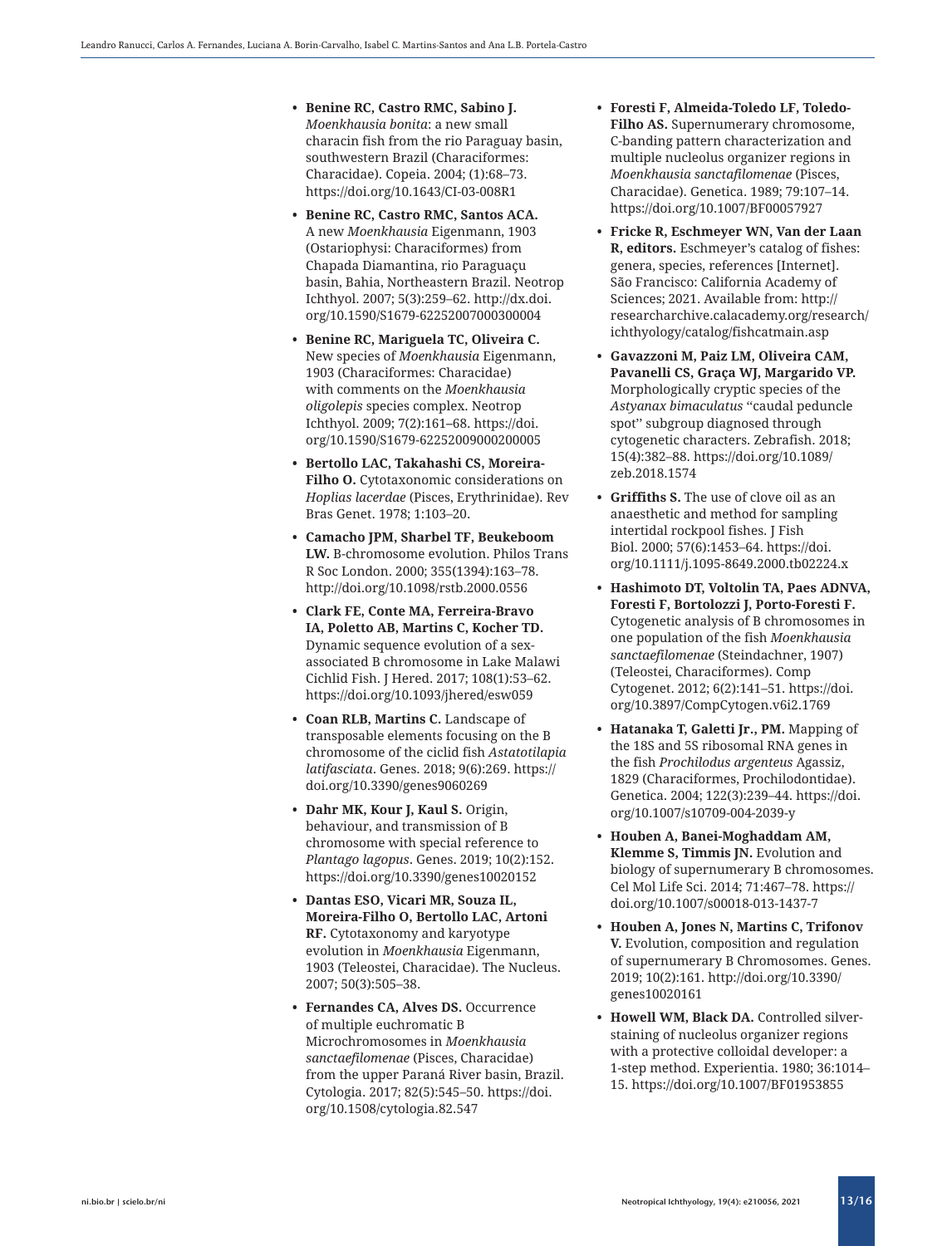- **Garcia C, Bertollo LAC, Almeida-Toledo LF.** Chromosomal diversification higher than molecular variation in *Astyanax* aff. *fasciatus* (Teleostei, Characidae). Zebrafish. 2016; 13(4):345–43. [https://doi.org/10.1089/](https://doi.org/10.1089/zeb.2016.1272) [zeb.2016.1272](https://doi.org/10.1089/zeb.2016.1272)
- **• Levan A, Fredga K, Sandberg AA.** Nomenclature for centromeric position on chromosomes. Hereditas. 1964; 52(2):201– 20. [https://doi.org/10.1111/j.1601-5223.1964.](https://doi.org/10.1111/j.1601-5223.1964.tb01953.x) [tb01953.x](https://doi.org/10.1111/j.1601-5223.1964.tb01953.x)
- **• Lima FCT, Britski HA, Machado FA.** A new *Moenkhausia* (Characiformes: Characidae) from central Brazil, with comments on the area relationship between the upper rio Tapajós and upper rio Paraguai systems. Aqua. 2007; 13(2):45–54.
- **• Lui RL, Blanco DR, Moreira Filho O, Margarido VP.** Propidium iodide for making heterochromatin more evident in the C-banding technique. Biotech Histochem. 2012; 87(7):433–38. [http://doi.or](http://doi.org/10.3109/10520295.2012.696700) [g/10.3109/10520295.2012.696700](http://doi.org/10.3109/10520295.2012.696700)
- **• Margarido VP, Moreira-Filho OM.** Karyotypic differentiation through chromosome fusion and number reduction in *Imparfinis hollandi* (Ostariophysi, Heptapteridae). Gen Mol Biol. 2008; 31(1):235 **–**38. [https://doi.org/10.1590/S1415-](https://doi.org/10.1590/S1415-47572008000200012) [47572008000200012](https://doi.org/10.1590/S1415-47572008000200012)
- **• Mariguela TC, Benine RC, Abe KT, Avelino GS, Oliveira C.** Molecular phylogeny of *Moenkhausia* (Characidae) inferred from mitochondrial and nuclear DNA evidence. J Zool Syst Evol Res. 2013; 51(4):327–32. [https://doi.org/10.1111/](https://doi.org/10.1111/jzs.12025) [jzs.12025](https://doi.org/10.1111/jzs.12025)
- **• Martins C, Galetti Júnior PM.** Chromosomal localization of 5S rDNA genes in *Leporinus* fish (Anastomidae, Characiformes). Chromosome Res. 1999; 7:363–67. [https://doi.](https://doi.org/10.1023/A:1009216030316) [org/10.1023/A:1009216030316](https://doi.org/10.1023/A:1009216030316)
- **• Mirande JM.** Phylogeny of the family Characidae (Teleostei: Characiformes): from characters to taxonomy. Neotrop Ichthyol. 2010; 8(3):385–568. [http://dx.doi.](http://dx.doi.org/10.1590/S1679-62252010000300001) [org/10.1590/S1679-62252010000300001](http://dx.doi.org/10.1590/S1679-62252010000300001)
- **• Miyazawa CS.** Citogenética de caracídeos da bacia do rio Paraguai. Análises citotaxonômicas – evolutivas e considerações biogeográficas. [PhD Thesis]. São Carlos: Universidade Federal de São Carlos; 1997.
- **• Mota TFM, Fabrin TMC, Deprás GC, Gasques LS, Oliveira AV, Pavanelli CS, Prioli SMAP, Prioli AJ.** Molecular characterization of *Moenkhausia* (Pisces: Characiformes) populations with different lateral line developmental levels. An Acad Bras Cien. 2018; 90(3):2815–25. [http://](http://dx.doi.org/10.1590/0001-3765201820170493) [dx.doi.org/10.1590/0001-3765201820170493](http://dx.doi.org/10.1590/0001-3765201820170493)
- **• Nascimento CN, Troy WP, Pansonato-Alves JC, Carvalho ML, Oliveira C, Foresti, F.** Molecular cytogenetic analyses reveal extensive chromosomal rearrangements and novel B chromosomes in *Moenkhausia* (Teleostei, Characidae). Genet Mol Biol. 2020; 43(4):1–09. [http://dx.doi.org/10.1590/1678-4685-](http://dx.doi.org/10.1590/1678-4685-GMB-2020-0027) [GMB-2020-0027](http://dx.doi.org/10.1590/1678-4685-GMB-2020-0027)
- **EXALUSE THE FACE ISLAM CONTROLL ISLAM CONTROLL IN THE CONTROLL ISLAM CONTROLL IN THE CONTROLL ISLAM CONTROLL IN THE CONTROLL ISLAM CONTROLL IN THE CONTROLL ISLAM CONTROLL IN THE CONTROLL ISLAM CONTROLL IN THE CONTROLL I • Oliveira C, Avelino GS, Abe KT, Mariguela TC, Benine RC, Ortí G, Vari RP, Castro RMC.** Phylogenetic relationships within the speciose family Characidae (Teleostei: Ostariophysi: Characiformes) based on multilocus analysis and extensive ingroup sampling. BMC Ecol Evol. 2011; 11:275. [https://doi.org/10.1186/1471-2148-](https://doi.org/10.1186/1471-2148-11-275) [11-275](https://doi.org/10.1186/1471-2148-11-275)
	- **• Pinkel D, Straume T, Gray JW.** Cytogenetic analysis using quantitative, high-sensitivity, fluorescence *in situ* hybridization. Proc Natl Acad Sci USA. 1986; 83(9):2934–38. [http://doi.org/10.1073/](http://doi.org/10.1073/pnas.83.9.2934) [pnas.83.9.2934](http://doi.org/10.1073/pnas.83.9.2934)
	- **• Piscor D, Centofante L, Parise-Maltempi PP.** Distinct classical and molecular cytogenetics of *Astyanax marionae* and *A. fasciatus* (Characiformes: Characidae): a comparative study of the organization of heterochromatin and repetitive genes. J Genet. 2017; 96:665–71. [https://doi.](https://doi.org/10.1007/s12041-017-0813-8) [org/10.1007/s12041-017-0813-8](https://doi.org/10.1007/s12041-017-0813-8)
	- **• Portela ALB, Galetti Júnior PM, Bertollo LAC.** Considerations on the chromosome evolution of Tetragonopterinae (Pisces, Characidae). Rev Bras Gen. 1988; 11:307– 16.
	- **• Portela-Castro ALB, Júlio Junior HF.**  Karyotype relationships among species of subfamily Tetragonopterinae (Pisces, Characidae): citotaxonomy and evolution aspects. Cytologia. 2002; 67(3):329–36. <https://doi.org/10.1508/cytologia.67.329>
	- **• Portela-Castro ALB, Júlio Junior HF, Nishiyama PB.** New occurrence of microchromosomes B in *Moenkhausia sanctaefilomenae* (Pisces, Characidae) from the Paraná River of Brazil: analysis of the synaptonemal complex. Genetica. 2000; 110:277–83. [https://doi.](https://doi.org/10.1023/A:1012742717240) [org/10.1023/A:1012742717240](https://doi.org/10.1023/A:1012742717240)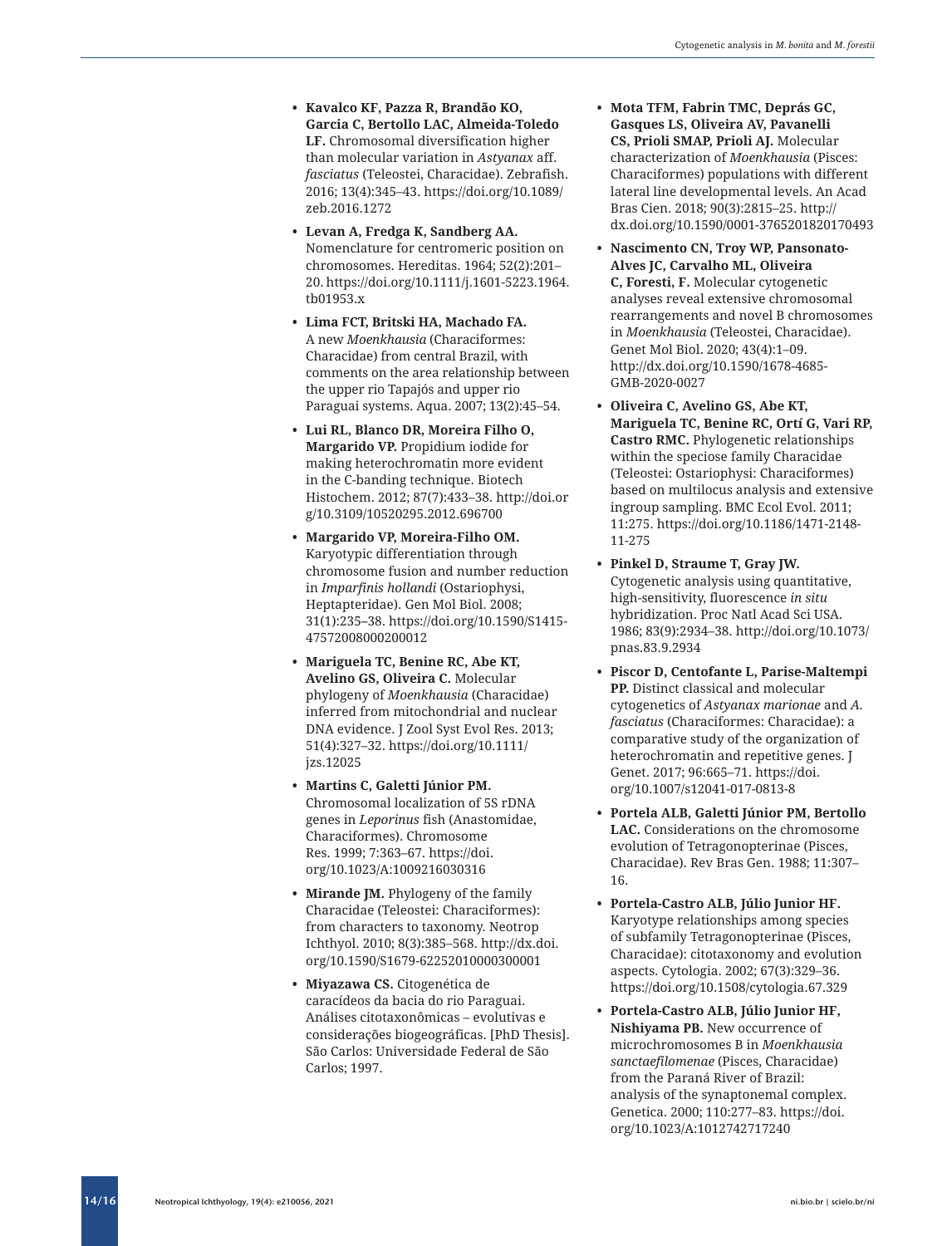- **• Prizon AC, Bruschi DP, Borin-Carvalho LA, Cius A, Barbosa LM, Ruiz HB, Ruiz HB, Zawadzki CH, Fenocchio AS, Portela-Castro ALB.** Hidden diversity in the populations of the armored catfish *Ancistrus* Kner, 1854 (Loricariidae, Hypostominae) from the Paraná River basin revealed by molecular and cytogenetic data. Front Genet. 2017; 8:185. <https://doi.org/10.3389/fgene.2017.00185>
- **• Prizon AC, Bruschi DP, Gazolla CB, Borin-Carvalho LA, Portela-Castro ALBP.** Chromosome spreading of the retrotransposable *Rex-3* element and microsatellite repeats in karyotypes of the *Ancistrus* populations. Zebrafish. 2018; 15:504–14. [https://doi.org/10.1089/](https://doi.org/10.1089/zeb.2018.1620) [zeb.2018.1620](https://doi.org/10.1089/zeb.2018.1620)
- **• Da Rosa R, Giuliano L, Dias AL.** Meiotic studies in Teleosts: an approach for studying the behavior of chromosomes and its application. In: Carone S, editor. Teleosts: evolutionary development, diversity and behavioral ecology. New York: Nova Science Publishers; 2014. p.73–96.
- **• Santos AF.** Estudos citogenéticos em peixes dos gêneros *Bryconops* e *Moenkhausia* (Teleostei, Characidae, Tetragonopterinae). [Master Dissertation]. São Carlos: Universidade Federal de São Carlos/Fundação Universidade do Amazonas; 1999.
- **• Scudeler PES, Diniz D, Wasko AP, Oliveira C, Foresti F.** Whole chromosome painting of B chromosomes of the redeye tetra *Moenkhausia sanctaefilomenae*  (Teleostei, Characidae). Comp Cytogenet. 2015; 9(4):661–69. [https://doi.org/10.3897/](https://doi.org/10.3897/CompCytogen.v9i4.5460) [CompCytogen.v9i4.5460](https://doi.org/10.3897/CompCytogen.v9i4.5460)
- **• Sumner AT.** A simple technique for demostratings centromeric heterochromatin. Exp Cell Res. 1972; 75(1):304–06. [http://doi.org/10.1016/0014-](http://doi.org/10.1016/0014-4827(72)90558-7) [4827\(72\)90558-7](http://doi.org/10.1016/0014-4827(72)90558-7)
- **• Teixeira TKSS, Venere PC, Ferreira DC, Mariotto S, Castro JP, Artoni RF, Centofante L.** Comparative cytogenetics of *Astyanax* (Teleostei: Characidae) from the upper Paraguay basin. Neotrop Ichthyol. 2018; 16(1):e170092. [http://dx.doi.](http://dx.doi.org/10.1590/1982-0224-20170092) [org/10.1590/1982-0224-20170092](http://dx.doi.org/10.1590/1982-0224-20170092)
- **• Utsunomia R, Silva DMZA, Ruiz-Ruano FJ, Araya-Jaime C, Pansonato-Alves JC, Scacchetti PC, Hashimoto DT, Oliveira C, Trifonov VA, Porto-Foresti F, Camacho JPM, Foresti F.** Uncovering the ancestry of B chromosomes in *Moenkhausia sanctaefilomenae* (Teleostei, Characidae). PLoS ONE. 2016; 11(3):e0150573. [https://](https://doi.org/10.1371/journal.pone.0150573) [doi.org/10.1371/journal.pone.0150573](https://doi.org/10.1371/journal.pone.0150573)

#### **AUTHORS' CONTRIBUTION**

**Leandro Ranucci:** Conceptualization, Data curation, Formal analysis, Investigation, Methodology, Project administration, Resources, Software, Visualization, Writing-original draft, Writing-review and editing. **Carlos Alexandre Fernandes:** Conceptualization, Data curation, Supervision, Writing-review and editing. **Luciana Andréia Borin-Carvalho:** Methodology, Project administration, Supervision, Visualization, Writing-review and editing.

**Isabel Cristina Martins-Santos:** Conceptualization, Formal analysis, Methodology, Project administration, Supervision, Validation, Visualization.

**Ana Luiza de Brito Portela-Castro:** Conceptualization, Data curation, Investigation, Methodology, Project administration, Resources, Supervision, Validation, Writing-original draft, Writing-review and editing.

#### **ETHICAL STATEMENTS**

This study was carried out in strict accordance with the recommendations of the Guide for the Care and Use of Laboratory Animals, approved by the Committee on Ethics of Animal Experiments of the Universidade Estadual de Maringá (License number: protocol 4607140416 – CEUA/UEM). Animals were captured with the permission of the Instituto Chico Mendes de Conservação da Biodiversidade (ICMBio; license number 58187–2).